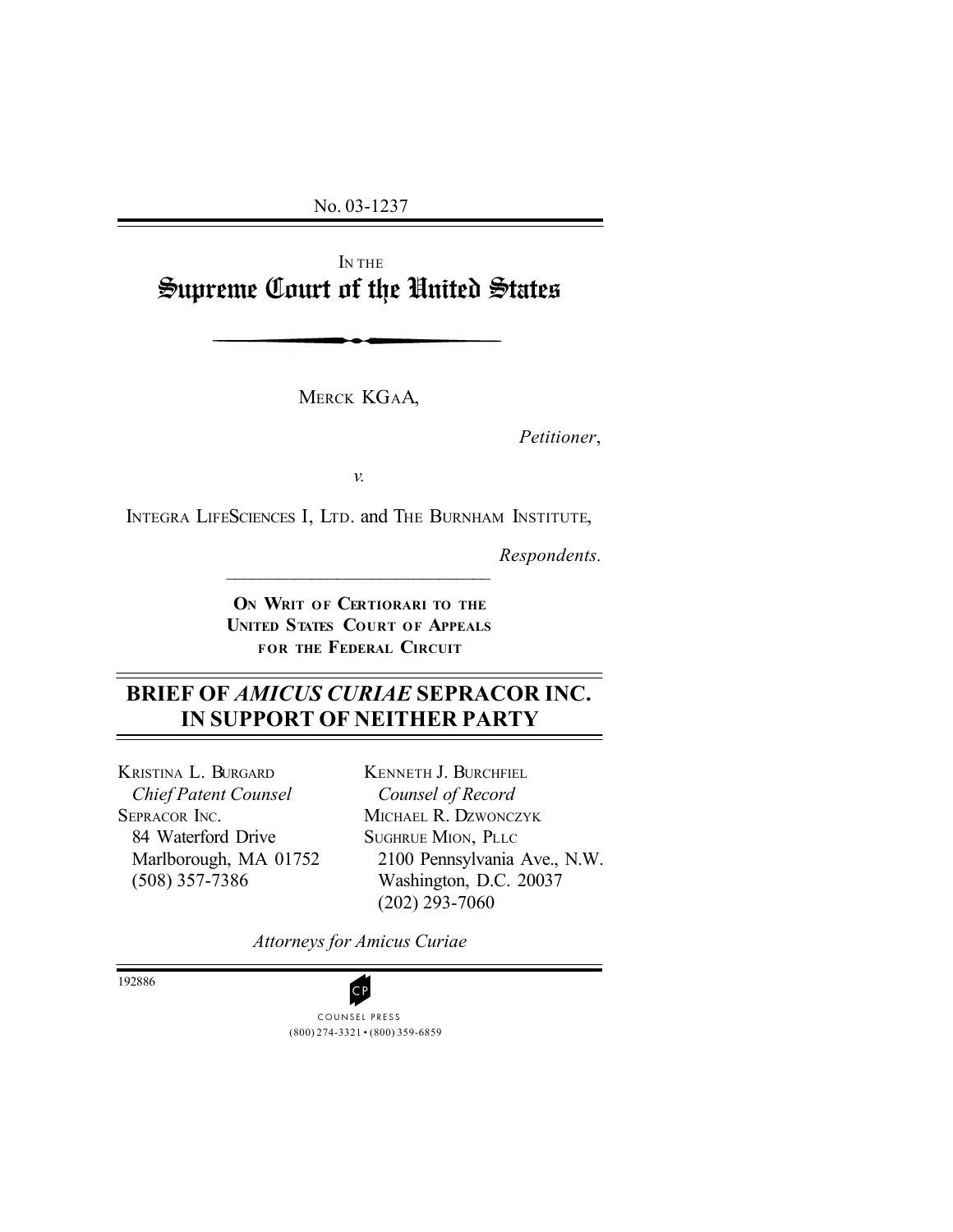#### *Cited Authorities* **TABLE OF CONTENTS**

|                                                                                                                                           | Page          |
|-------------------------------------------------------------------------------------------------------------------------------------------|---------------|
| TABLE OF AUTHORITIES                                                                                                                      | $\mathbf{ii}$ |
| INTEREST OF THE AMICUS CURIAE                                                                                                             | 1             |
| SUMMARY OF ARGUMENT                                                                                                                       | 1             |
| ARGUMENT                                                                                                                                  | 3             |
| L<br>The Safe Harbor Of $\S 271(e)(1)$ Encompasses                                                                                        | 3             |
| Courts Have Interpreted "Reasonably<br>II.<br>Related" Broadly In View Of Eli Lilly                                                       | 6             |
| III.<br>The Statute Does Not Limit The $\S 271(e)(1)$<br>Safe Harbor To Patents For Which A Term<br>Extension Is Available Under $\S 156$ | 10            |
| The FDA Requires Data Generated In The<br>IV.<br>Preclinical Stage From Activities That Are<br>Exempt Under $\S$ 271(e)(1)                | 18            |
| CONCLUSION                                                                                                                                | 22            |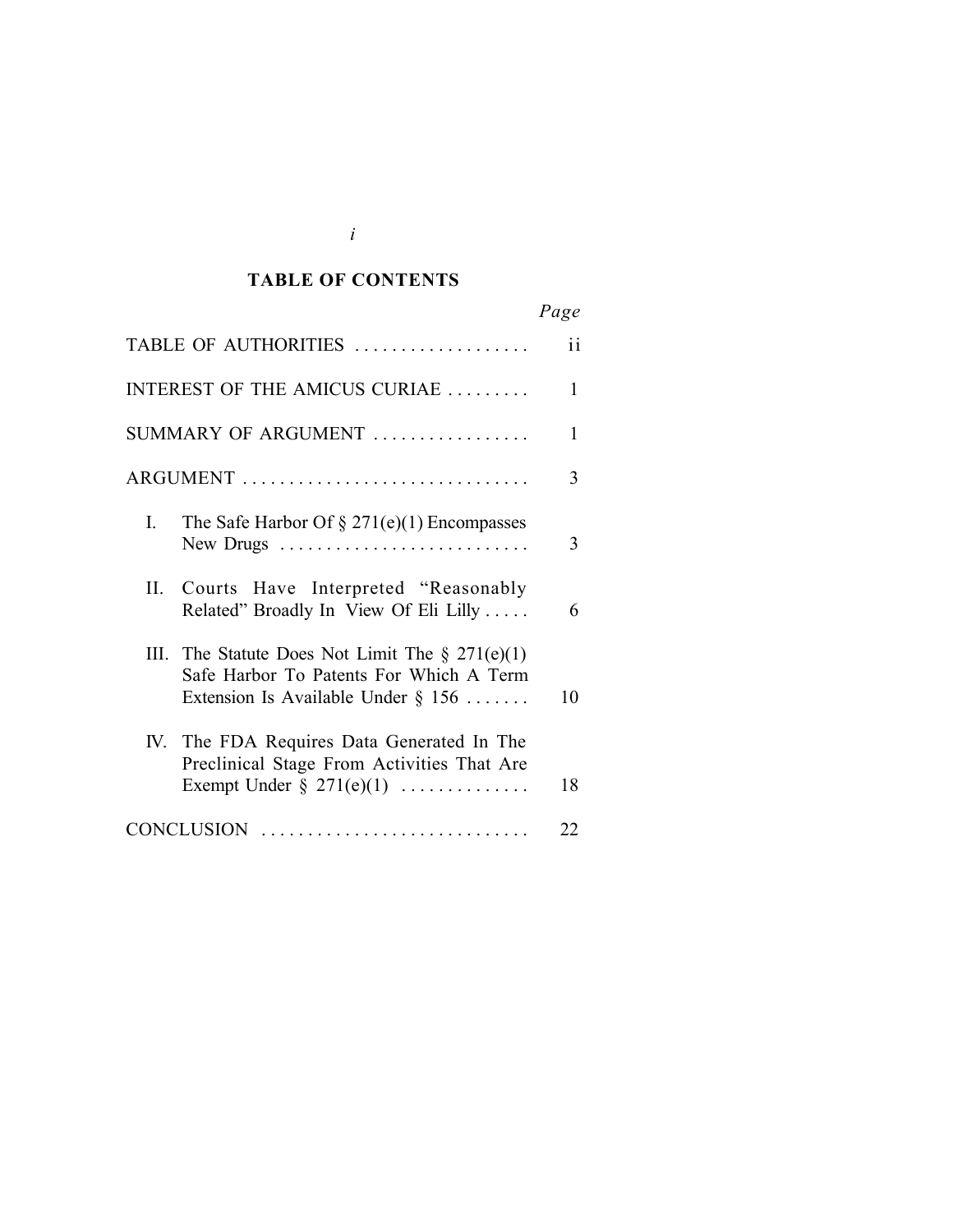#### *Cited Authorities* **TABLE OF AUTHORITIES**

*ii*

*Page*

# **Cases:**

| Abtox, Inc. v. Exitron Corp.,<br>122 F.3d 1019 (Fed. Cir. 1997),<br>amended on reh'g, 131 F.3d 1009                                                             |    |
|-----------------------------------------------------------------------------------------------------------------------------------------------------------------|----|
| Abtox, Inc. v. Exitron Corp.,<br>888 F. Supp. 6 (D. Mass. 1995),<br>aff'd, 122 F.3d 1019 (Fed. Cir. 1997)                                                       | 7  |
| Amgen, Inc. v. Hoechst Marion Roussel, Inc.,                                                                                                                    |    |
| Arnold Partnership v. Dudas,<br>362 F.3d 1338 (Fed. Cir. 2004)                                                                                                  | 17 |
| Baxter Diagnostics, Inc. v. AVL Scientific Corp,<br>798 F. Supp. 612 (C.D. Cal. 1992)                                                                           | 11 |
| Bristol-Myers Squibb Co. v. Rhone-Poulenc Rorer,<br><i>Inc.</i> , No. 95 Civ. 8833 (RPP), 2001 U.S. Dist.<br>LEXIS 19361 (S.D.N.Y. Nov. 28, 2001) 8, 11, 13, 16 |    |
| Chartex Int'l PLC v. M.D. Personal Prods. Corp.,<br>No. 92-1556, 1993 U.S. App. LEXIS 20560<br>(Fed. Cir. Aug. 12, 1993) (nonprecedential                       |    |
|                                                                                                                                                                 | 9  |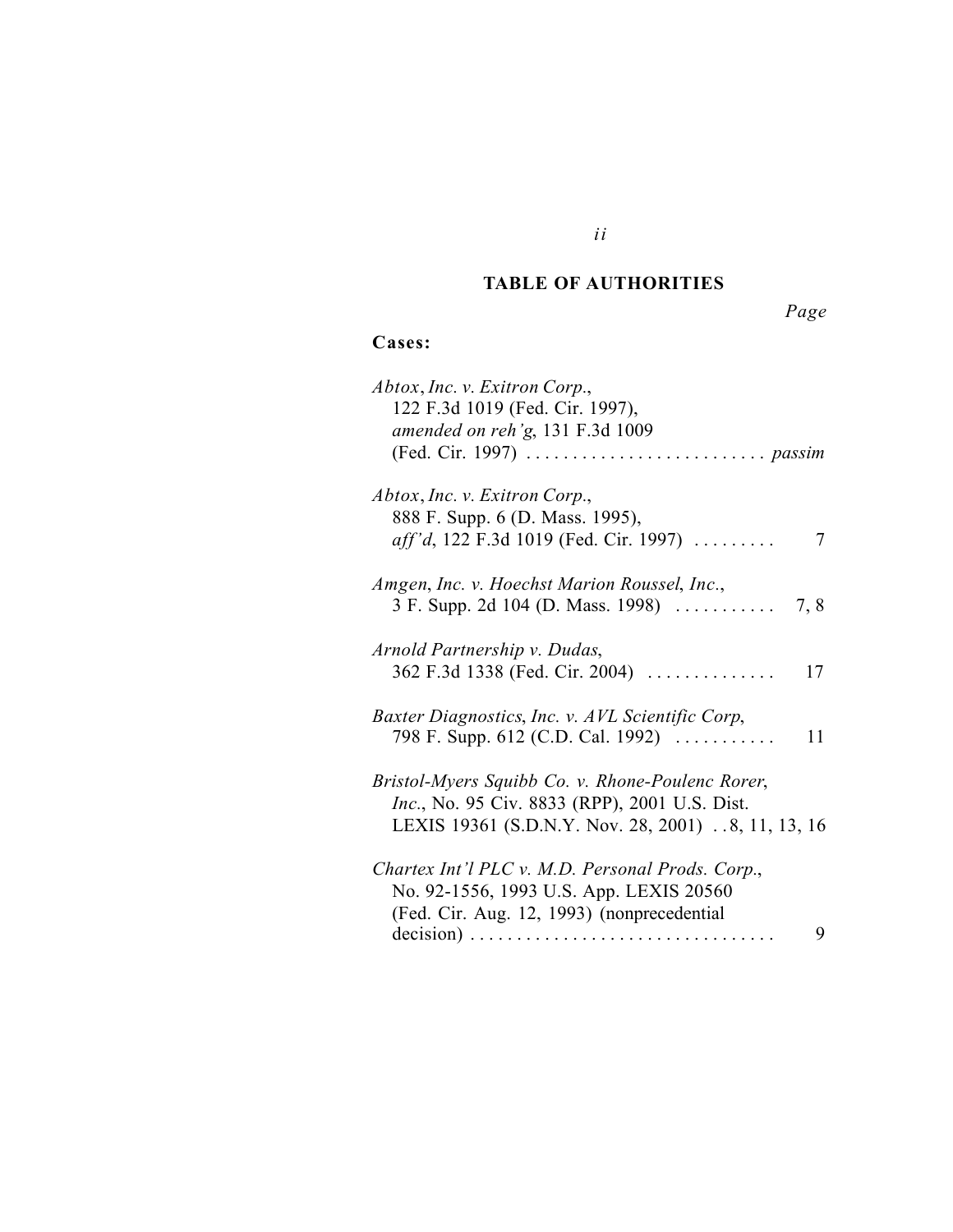# *Cited Authorities*

|--|

| Elan Transdermal, Ltd. v. Cygnus Therapeutic<br>Systems., No. C-91-1413 (WHD), 1992 U.S. Dist.<br>LEXIS 20004 (N.D. Cal. June 23, 1992) |
|-----------------------------------------------------------------------------------------------------------------------------------------|
| 8                                                                                                                                       |
| Eli Lilly & Co. v. Barr Lab.,<br>251 F.3d 955 (Fed. Cir. 2000)<br>15                                                                    |
| Eli Lilly & Co. v. Medtronic, Inc.,                                                                                                     |
| <i>Fisons plc v. Quigg,</i><br>876 F.2d 99 (Fed. Cir. 1989)<br>15                                                                       |
| Hoechst-Roussel Pharmaceuticals, Inc. v. Lehman,<br>109 F.3d 756 (Fed. Cir. 1997)<br>17                                                 |
| Infigen, Inc. v. Advanced Cell Tech., Inc.,<br>65 F. Supp. 2d 967 (W.D. Wis. 1999)<br>11                                                |
| Integra Lifesciences I, Ltd. v. Merck KGaA,<br>Nos. 02-1052, -1065, 2003 U.S. App.<br>LEXIS 27796 (Fed. Cir. June 6, 2003)  3-4, 17     |
| Intermedics, Inc. v. Ventritex, Inc.,<br>775 F. Supp. 1269 (N.D. Cal. 1991),<br>aff'd, 991 F.2d 808 (Fed. Cir. 1993)<br>6, 7            |
| NeoRx Corp. v. Immunomedics, Inc.,                                                                                                      |

## *iii*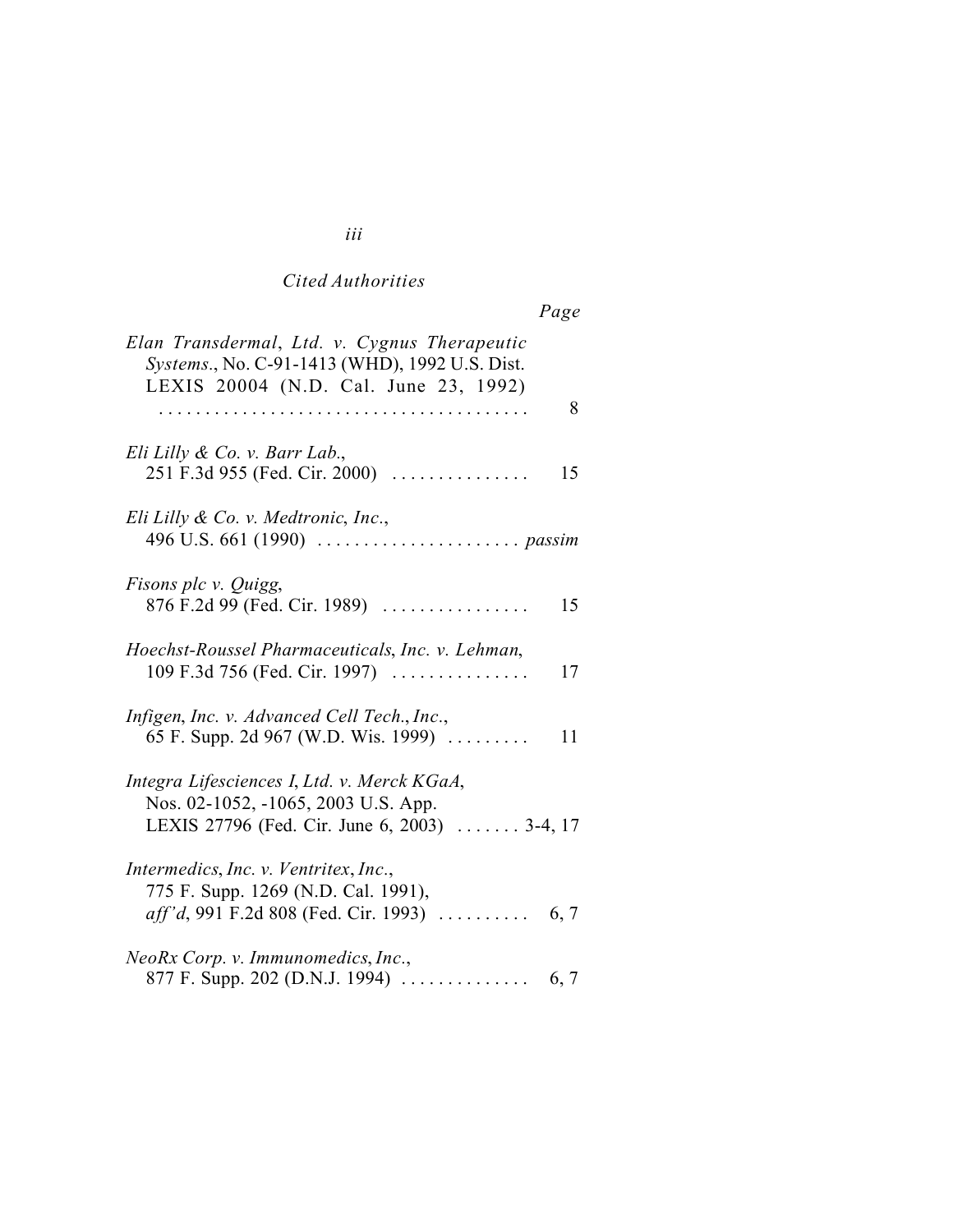# *Cited Authorities*

|                                                                                         | Page |
|-----------------------------------------------------------------------------------------|------|
| Nexell Therapeutics, Inc. v. Amcell Corp.,                                              |      |
| Telectronics Pacing Systems, Inc. v. Ventritex, Inc.,<br>982 F.2d 1520 (Fed. Cir. 1992) | 6, 8 |
| <b>Statutes:</b>                                                                        |      |
|                                                                                         | 9    |
|                                                                                         |      |
|                                                                                         |      |
| <b>Regulations:</b>                                                                     |      |
|                                                                                         |      |
|                                                                                         | 20   |
| Miscellaneous:                                                                          |      |
| FDA, Chemistry Review, available at http://<br>www.fda.gov/cder/handbook/chemisti.htm   | 19   |
| FDA, Frequently Asked Questions on the                                                  |      |
| Patent Term Restoration Program, http://<br>www.fda.gov/cder/about/smallbizpatent_      |      |
|                                                                                         | 17   |

## *iv*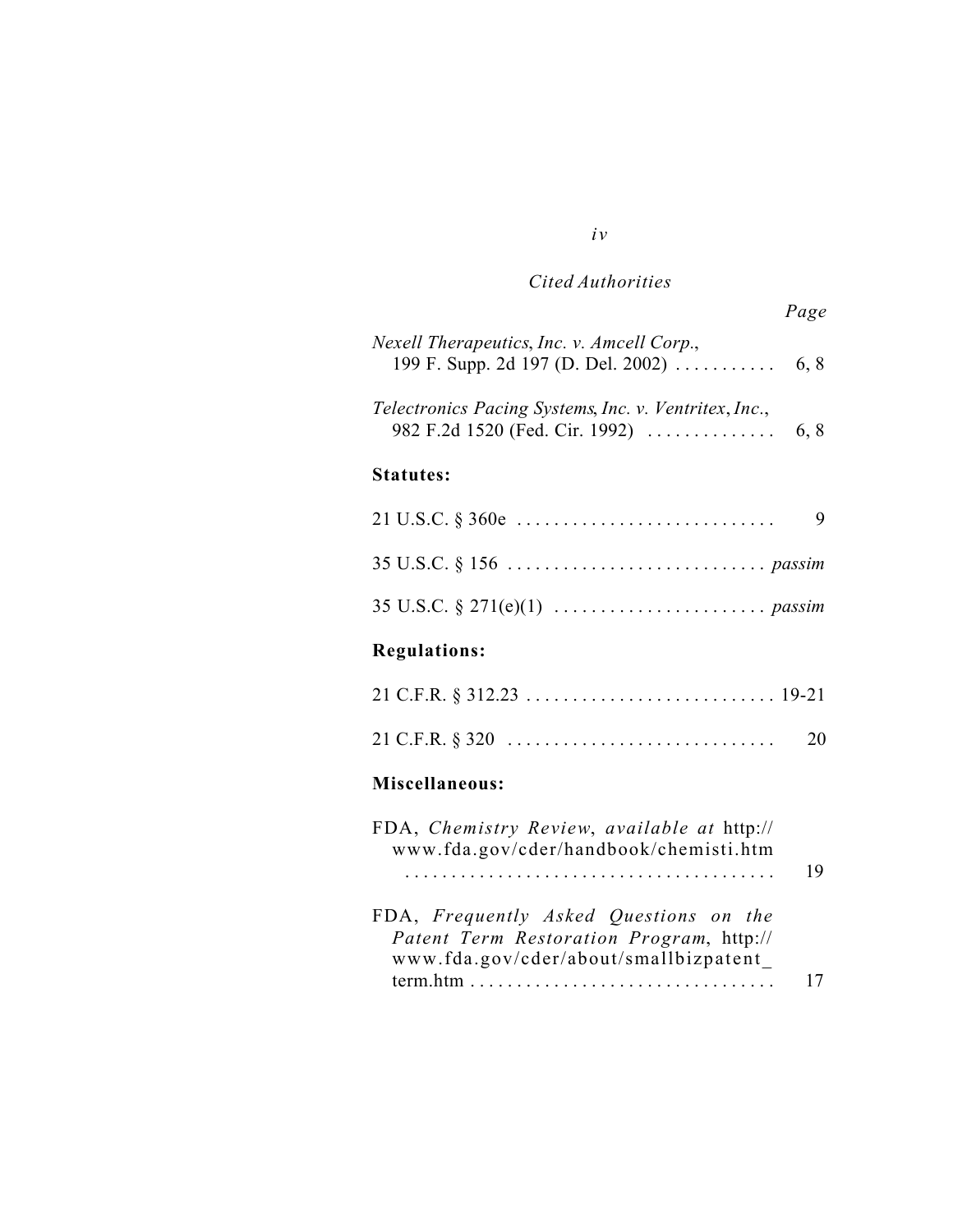# *Cited Authorities*

| age |  |
|-----|--|
|     |  |

| FDA, Guidance for Industry - ANDAs:<br>Pharmaceutical Solid Polymorphism,<br>Chemistry, Manufacturing and Controls<br>Information (November 23, 2004), available at<br>http://www.fda.gov/cder/guidance/ 6154dft.pdf |    |
|----------------------------------------------------------------------------------------------------------------------------------------------------------------------------------------------------------------------|----|
|                                                                                                                                                                                                                      | 16 |
| FDA, Investigational New Drug Application,<br>available at http://www.fda.gov/cder/ handbook/                                                                                                                        | 19 |
| FDA, Pharmacology/Toxicology Review, available<br>at http://www.fda.gov/cder/ handbook/pharmaci.                                                                                                                     | 19 |
| FDA, Pre-Clinical Research, available at http://<br>www.fda.gov/cder/handbook/ preclin.htm                                                                                                                           | 19 |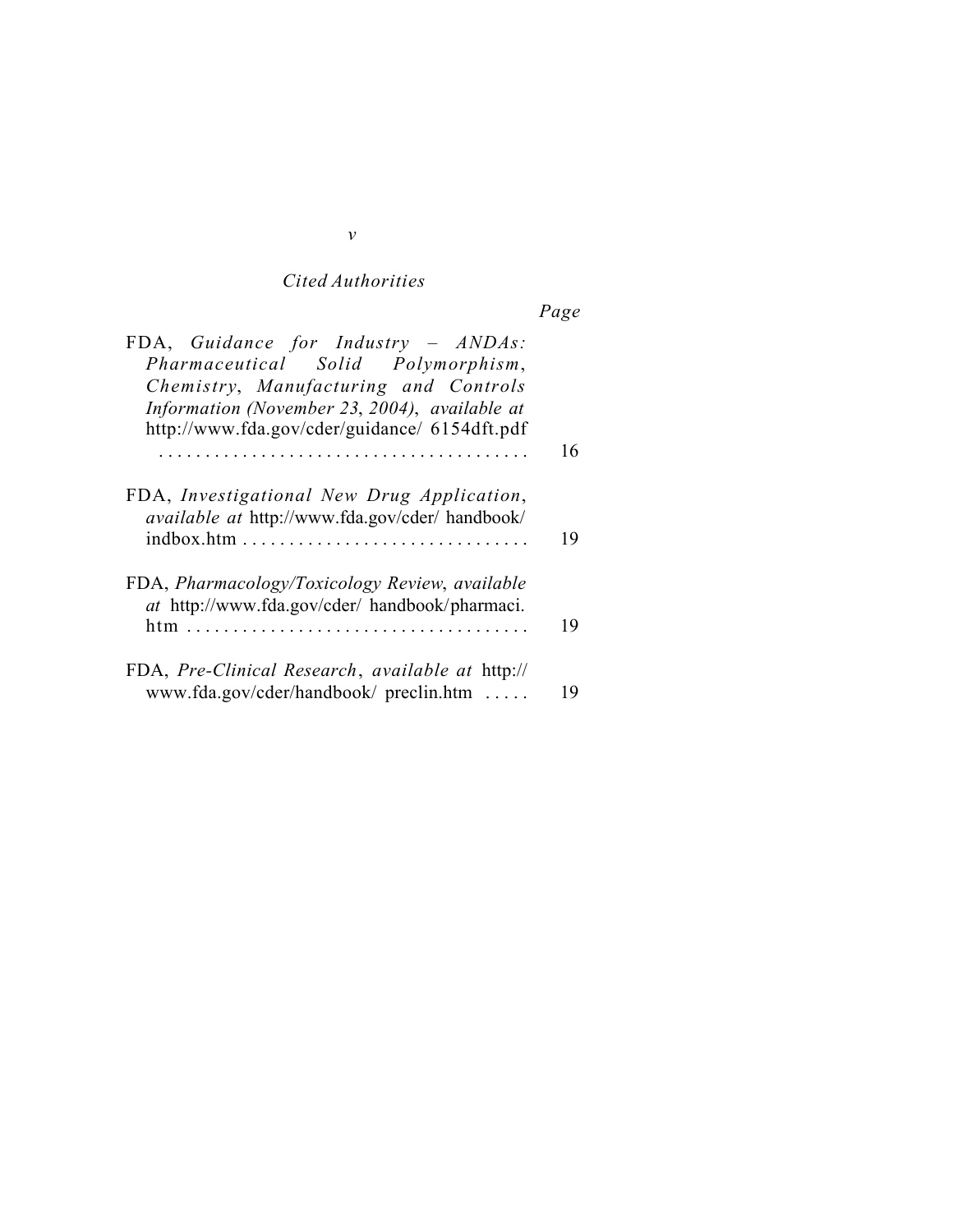Sepracor Inc. respectfully submits this brief as *amicus curiae* in support of neither party. This brief is filed with the written consent of all parties.<sup>1</sup>

#### **INTEREST OF THE** *AMICUS CURIAE*

Sepracor Inc. is a product-based pharmaceutical company dedicated to treating and preventing human disease through the discovery, development, and commercialization of innovative pharmaceutical products that are directed toward serving unmet medical needs. Sepracor's drug development program has yielded an extensive portfolio of pharmaceutical compound candidates, with a focus on respiratory and central nervous system disorders. Sepracor has launched one product, XOPENEX®-brand levalbuterol, and recently received an approval letter for an NDA on another product, LUNESTA™brand eszopiclone. Sepracor has a strong interest in ensuring that the scope of 35 U.S.C.  $\S 271(e)(1)$  is not unduly limited thereby potentially quashing pharmaceutical research, development, and activities directed toward approval of new, beneficial drugs.

#### **SUMMARY OF ARGUMENT**

The Court of Appeals misinterpreted the scope of the exemption from infringement under  $\S$  271(e)(1), by suggesting that this statutory immunity is limited to activities relating to FDA approval of a generic version of a drug

<sup>1.</sup> The Parties' letters of consent are attached hereto and have been filed with the Clerk of the Court. This brief was not authored, in whole or in part, by counsel to any party, and none of the parties to this case or their counsel has contributed either substantively or monetarily to the preparation of this brief. Specifically, only the *amicus* and its counsel have made a monetary contribution to the preparation or submission of this brief.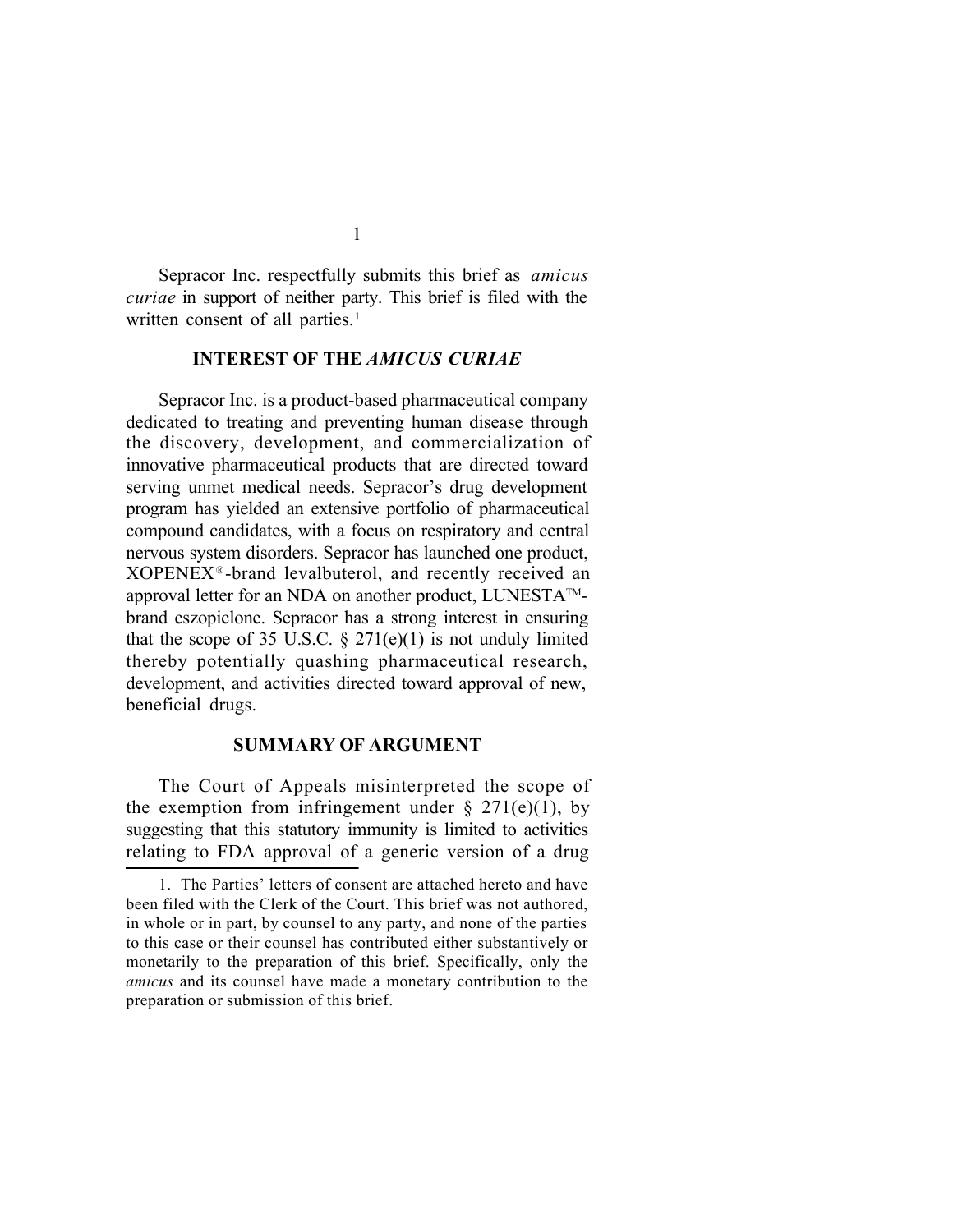already on the market. The statutory immunity encompasses activities reasonably related to the development and submission of information to the FDA in connection with an Investigational New Drug Application ("IND") or a New Drug Application ("NDA"), as well as an Abbreviated New Drug Application ("ANDA").

Prior to the Court of Appeals' decision in this case, lower courts, including the Federal Circuit, had broadly interpreted the requirement that exempt activities be "reasonably related" to the development and submission of information to the FDA, in accordance with this Court's direction in *Eli Lilly & Co. v. Medtronic*, *Inc.*, 496 U.S. 661 (1990).

The Federal Circuit earlier recognized that this Court in *Eli Lilly* did not limit the statutory exemption from infringement under  $\S 271(e)(1)$  to patents for which a term extension is available under § 156. *Abtox* , *Inc. v. Exitron Corp.*, 122 F.3d 1019 (Fed. Cir. 1997), *amended on reh'g*, 131 F.3d 1009 (Fed. Cir. 1997). Although the safe harbor includes at least activities covered by all patents which are eligible for extension under  $\S$  156, the scope of the immunity conferred by  $\S 271(e)(1)$  is not limited to subject matter also encompassed by § 156, which is far narrower in scope.

The Federal Circuit in the present case has unduly restricted the scope of the  $\S 271(e)(1)$  exemption by artificially limiting its application to *clinical* testing of a drug candidate following FDA acceptance of an IND. Neither the language of  $\S 271(e)(1)$ , nor the Hatch-Waxman Act as a whole, defines the outer contours of the  $\S 271(e)(1)$ exemption solely by reference to clinical testing activities.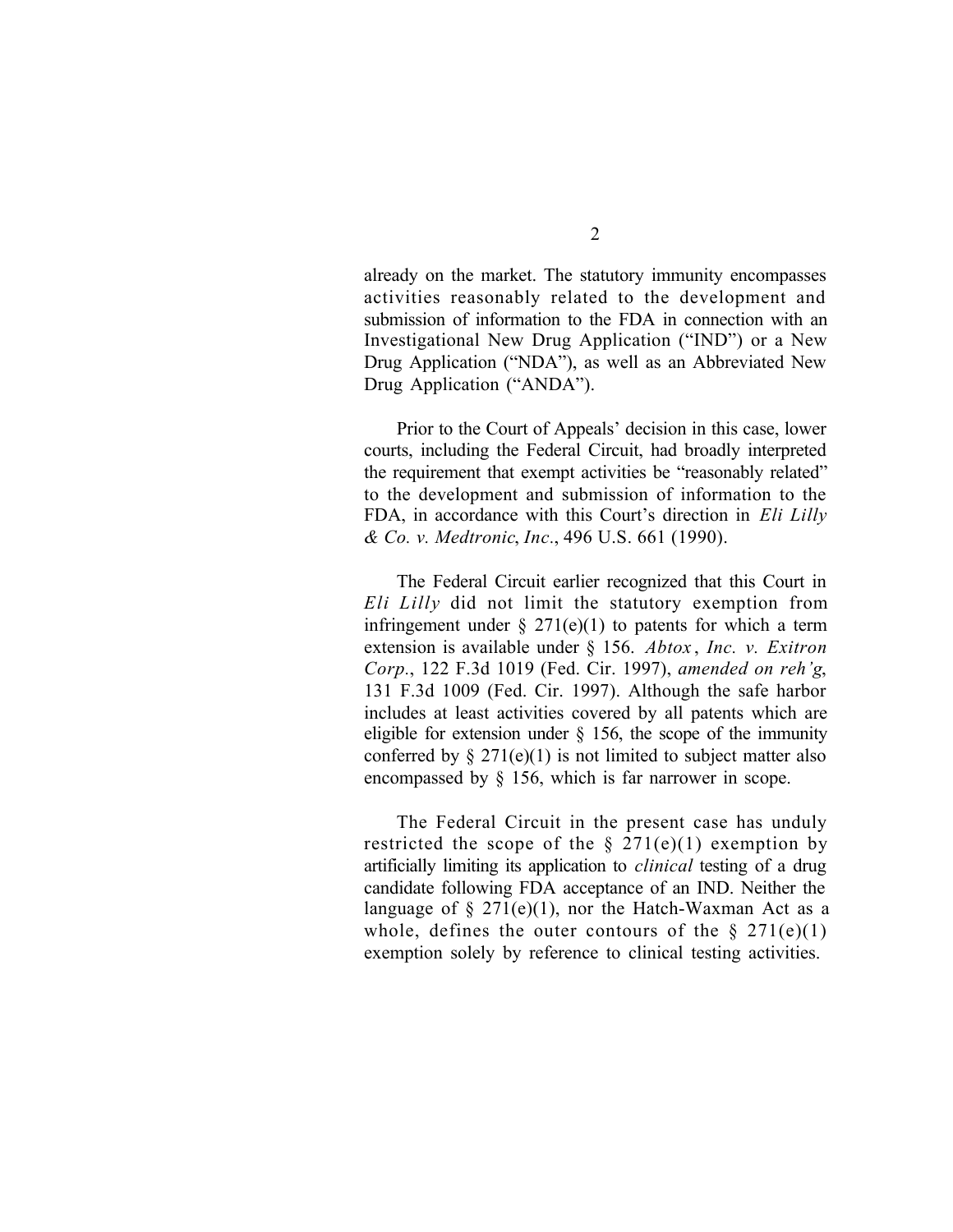The FDA requires many types of data prior to permitting dosing in humans after submission of an IND, and ultimately, to approve a drug. Those data include preclinical or nonclinical data generated before and after IND submission, and even after an NDA submission, as well as human or clinical data generated after an IND is submitted and accepted by FDA.

All of these data, nonclinical and clinical alike, are developed or generated by the applicant in order to seek approval to first test the drug product in humans, and if those tests are successful, to submit an NDA and receive approval from the FDA to launch and commercialize the drug product, and, thus, are activities that should be within the  $\S 271(e)(1)$ exemption.

#### **ARGUMENT**

## **I. The Safe Harbor Of § 271(e)(1) Encompasses New Drugs**

In construing the scope of the  $\S 271(e)(1)$  infringement exemption, the Federal Circuit misinterpreted the legislative history of the statute in concluding that the policies underlying the Drug Price Competition and Patent Term Restoration Act of 1984 (the "Act" or the "Hatch-Waxman Act")<sup>2</sup> require a narrow interpretation of this provision. The Court of Appeals considered that Scripps' research activities were not exempt because "the  $\S 271(e)(1)$  safe harbor clearly covers those pre-expiration activities 'reasonably related' to acquiring FDA approval of a drug already on the market." *Integra Lifesciences I*, *Ltd. v. Merck*

<sup>2.</sup> Pub. L. No. 98-417, 98 Stat. 1585 (codified as amended at 21 U.S.C. § 355 (2000); 35 U.S.C. §§ 156, 271, 282 (2000)).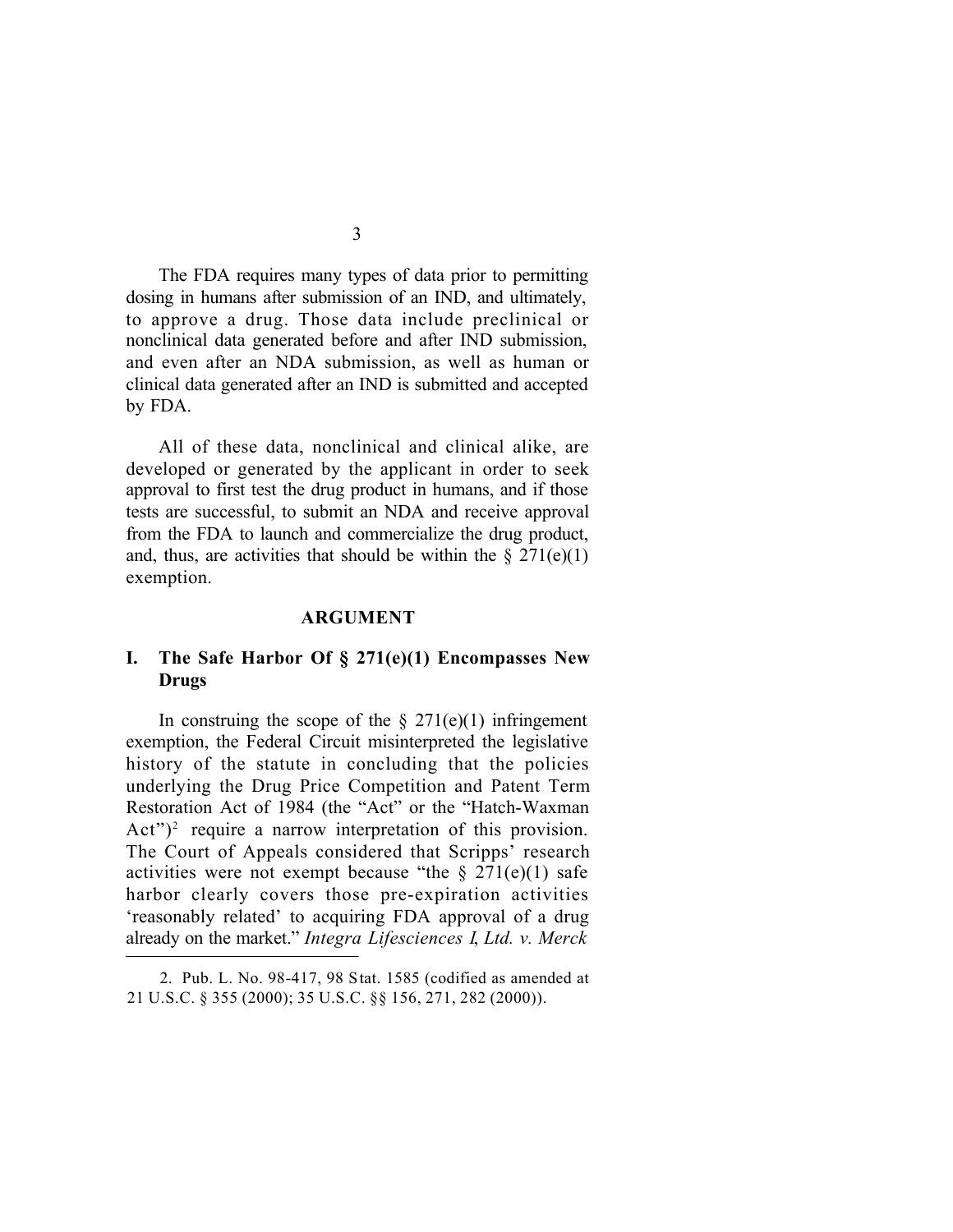*KGaA*, Nos. 02-1052, -1065, 2003 U.S. App. LEXIS 27796 at \*17 (Fed. Cir., June 6, 2003). Focusing on the context of the safe harbor as originally keyed to facilitating expedited approval of generic versions of commercialized, patented pioneer drugs, the Federal Circuit reasoned that the exemption was confined to activity that "would contribute (relatively directly)" to information the FDA considers in approving a generic drug, and that a further extension would violate any *de minimis* encroachment on the rights of the patentee. *Id*. at \*17-18. The Federal Circuit in an amended opinion acknowledged, however, that the exemption was not limited to generic drug approval, citing this Court's decision in *Eli Lilly & Co. v. Medtronic*, *Inc.*, 496 U.S. 661, 674 (1990)*.* 3 Positing that exempt activity is limited to human clinical trials, the Court of Appeals indicated that the exemption does not "embrace all stages of the development of new drugs merely because those new products will also need FDA approval." 2003 U.S. App. LEXIS 27796 at \*17.

The Federal Circuit's holding is based on an overly narrow and legally incorrect construction of 35 U.S.C.  $\S 271(e)(1)$ , which is plainly inconsistent with this Court's interpretation of the "reasonably related" language in *Eli Lilly*. The Court of Appeals based its construction on the incorrect factual assumption that "[t]he FDA has no interest in the hunt for drugs that may or may not later undergo clinical testing for FDA approval [and that] . . . the FDA does not require information about drugs other than the compound featured in an Investigational New Drug application."

<sup>3.</sup> In view of the revisions to the Federal Circuit's published opinion at 331 F.3d 860, citations herein are to the electronic version containing the corrections, *Integra LifeSciences I*, *Ltd. v. Merck KGaA*, Nos. 02-1052, -1065, 2003 U.S. App. LEXIS 27796 (Fed. Cir., June 6, 2003).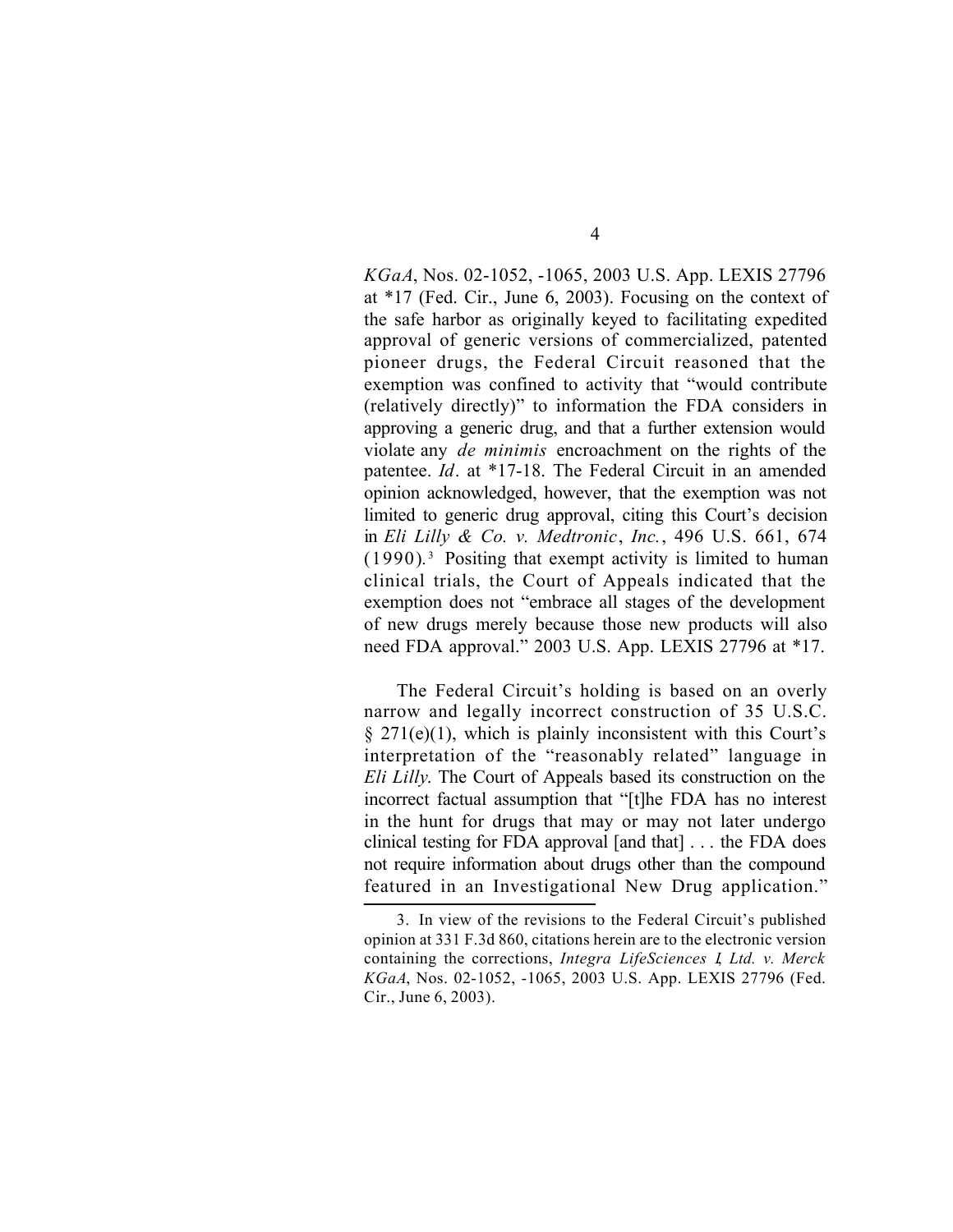2003 U.S. App. LEXIS 27796 at \*15. The language of the Act does not limit the scope of the safe harbor exemption from infringement under  $\S 271(e)(1)$  to drug patents, nor does the statute distinguish between classes of potential infringers (whether innovator companies or generic manufacturers). The statute provides a general exemption from infringement of "a patented invention" without any subject matter limitation on the *nature* of the patented invention.<sup>4</sup>

Indeed, this Court in *Eli Lilly* construed § 271(e)(1) in the context of the Hatch-Waxman Act as a whole, and concluded that "patented invention" as set forth in  $\S 271(e)(1)$  was not limited to drug-related inventions alone. 496 U.S. *at* 665-66. Contrary to the Federal Circuit's assumption concerning the public policy expressed in the legislative history, in *Eli Lilly* this Court adopted a broad interpretation of § 271(e)(1), *id.* at 665, noting the lack of clear congressional intent to limit the statute to drug products. *Id.* at 667. This Court did not distinguish among the various beneficiaries of the  $\S 271(e)(1)$  exemption in *Eli Lilly*, and the language of § 271(e)(1) does not limit the exempt activities to those of generic manufacturers. From the standpoint of new drug innovators such as Sepracor, a central flaw of the Federal Circuit's analysis is the distortion of the safe harbor provision which results when the statute is viewed solely from the perspective of developing the limited information that is necessary for filing an Abbreviated New Drug Application ("ANDA") relating to a generic version of an existing drug.

<sup>4.</sup> This Court's decision in *Eli Lilly* foreclosed the possibility that the scope of "patented invention" could be narrowed to limit the exemption to specific categories of invention, such as generic drugs, new drugs, or medical devices, because the Court stated that "[t]he phrase 'patented invention' in  $\S 271(e)(1)$  is defined to include all inventions, not drug-related inventions alone." 496 U.S. at 665.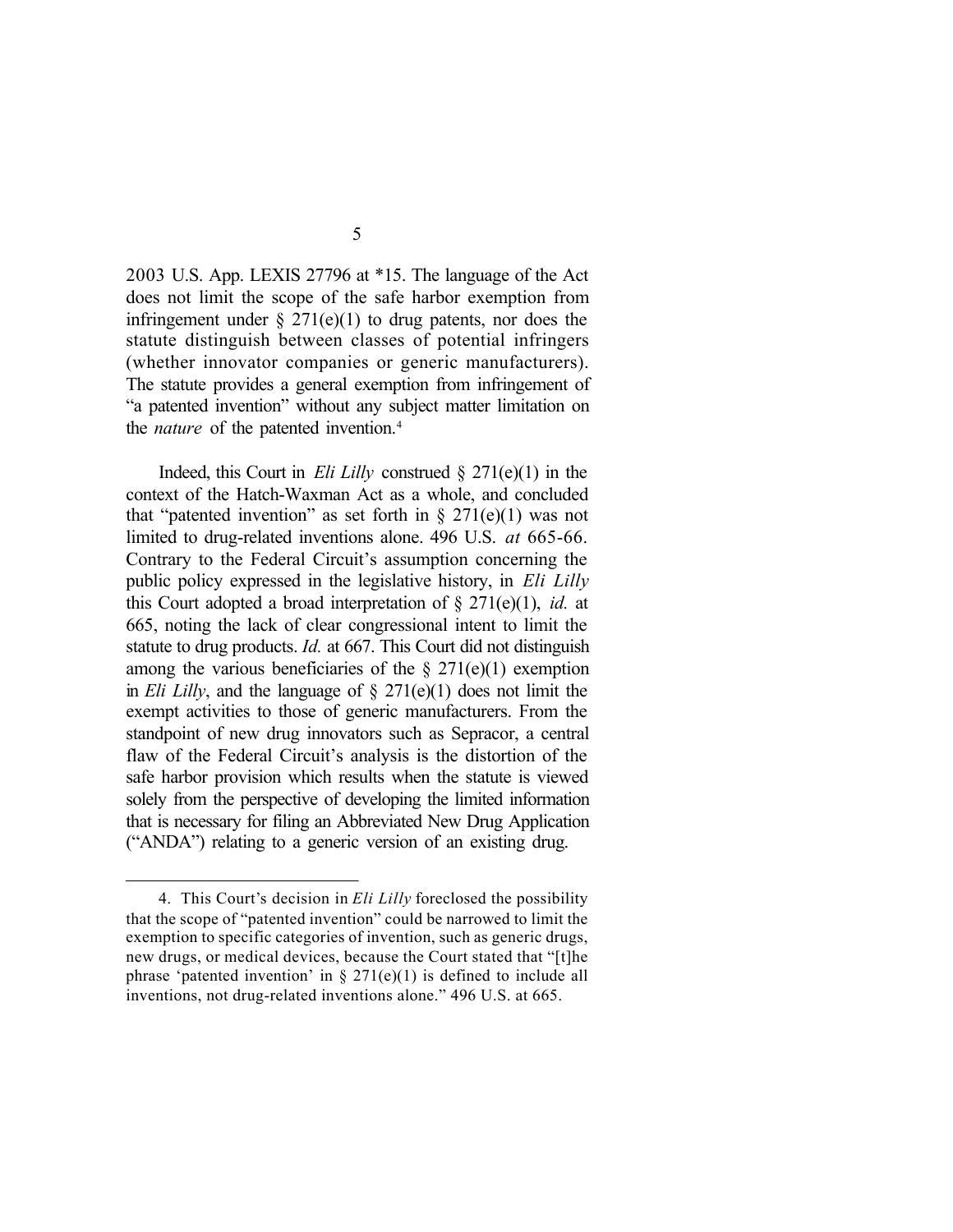In the 15 years following *Eli Lilly*, Congress has not acted to limit this Court's reasoned interpretation of  $\S 271(e)(1)$ , which includes in its safe harbor new drugs as well as generic drugs and medical devices. At issue in the present case is the scope of activities that are "reasonably related" to the development and submission of data to FDA in connection with INDs and NDAs seeking regulatory approval of new drugs.

## **II. Courts Have Interpreted "Reasonably Related" Broadly In View Of** *Eli Lilly*

Since this Court's decision in *Eli Lilly*, lower courts have broadly construed the contours of the exemption in a manner consistent with *Eli Lilly* and the language of the statute, holding that  $\S 271(e)(1)$  is not limited solely to generic drug products,<sup>5</sup> or to clinical research,<sup>6</sup> or to infringement of a patent for which an extension is available under  $\S$  156.7 Rather, when the statute is construed in view of the entirety of the Hatch-Waxman Act, the exemption is available to *all*

6. *See*, *e.g.*, *Intermedics*, *Inc. v. Ventritex*, *Inc.*, 775 F. Supp. 1269 (N.D. Cal. 1991), *aff'd*, 991 F.2d 808 (Fed. Cir. 1993); *Telectronics Pacing Systems*, *Inc. v. Ventritex*, *Inc.*, 982 F.2d 1520 (Fed. Cir. 1992).

7. *See*, *e.g.*, *Abtox*, *Inc. v. Exitron Corp.*, 122 F.3d 1019 (Fed. Cir. 1997), *amended on reh'g*, 131 F.3d 1009 (Fed. Cir. 1997).

<sup>5.</sup> *See*, *e.g.*, *NeoRx Corp. v. Immunomedics*, *Inc*., 877 F. Supp. 202, 205 (D.N.J. 1994) (process for labeling antibodies with radioactive metal isotopes to detect and treat cancer); *Nexell Therapeutics*, *Inc. v. Amcell Corp.*, 199 F. Supp. 2d 197, 205 (D. Del. 2002) (method for preparing purified suspensions of human stem cells using patented antibodies, and patented magnetic cell separation device).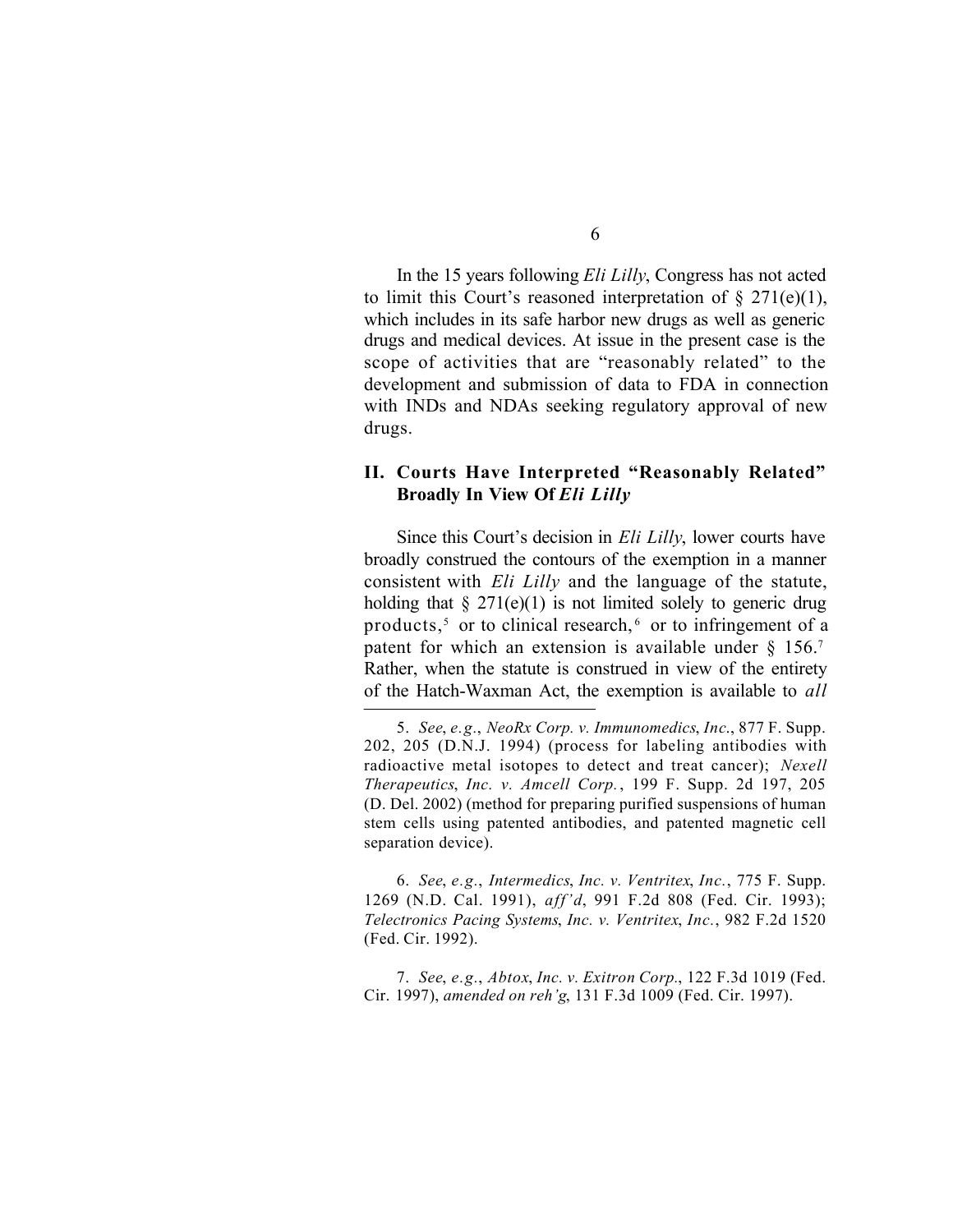uses of *any* "patented invention" that are "reasonably related" to development of data and submission of data under a Federal law regulating drugs.

A year after *Eli Lilly* was decided, the district court in *Intermedics*, *Inc. v. Ventritex*, *Inc*., 775 F. Supp. 1269 (N.D. Cal. 1991), *aff'd*, 991 F.2d 808 (Fed. Cir. 1993) (unpublished opinion), considered whether the statutory exemption was limited to activities of infringers who intended to commercialize an infringing product *after* the expiration of a patent, or whether commercial activities commenced *before* patent expiration could be "reasonably related" to regulatory approval. *Id*. at 1273-75. In construing the scope of "reasonably related," the court reasoned that "Congress . . . intend[ed] that the courts give parties some latitude in making judgments about the nature and extent of the otherwise infringing activities they would engage in as they sought to develop information to satisfy the FDA." *Id.* at 1280. The court thus framed its inquiry as to whether it

would [] have been reasonable, objectively, for a party in defendant's situation to believe that there was a decent prospect that the 'use' in question would contribute (relatively directly) to the generation of kinds of information that was likely to be relevant in the processes by which the FDA would decide whether to approve the product.

*Id.* This broad interpretation of "reasonably related" has been widely followed,<sup>8</sup> and was cited by the Federal Circuit in

<sup>8.</sup> *See*, *e.g.*, *Abtox*, *Inc. v. Exitron Corp*., 888 F. Supp. 6, 8 (D. Mass. 1995), *aff'd*, 122 F.3d 1019 (Fed. Cir. 1997); *NeoRx Corp. v. Immunomedics*, *Inc*., 877 F. Supp. 202, 205 (D.N.J. 1994); (Cont'd)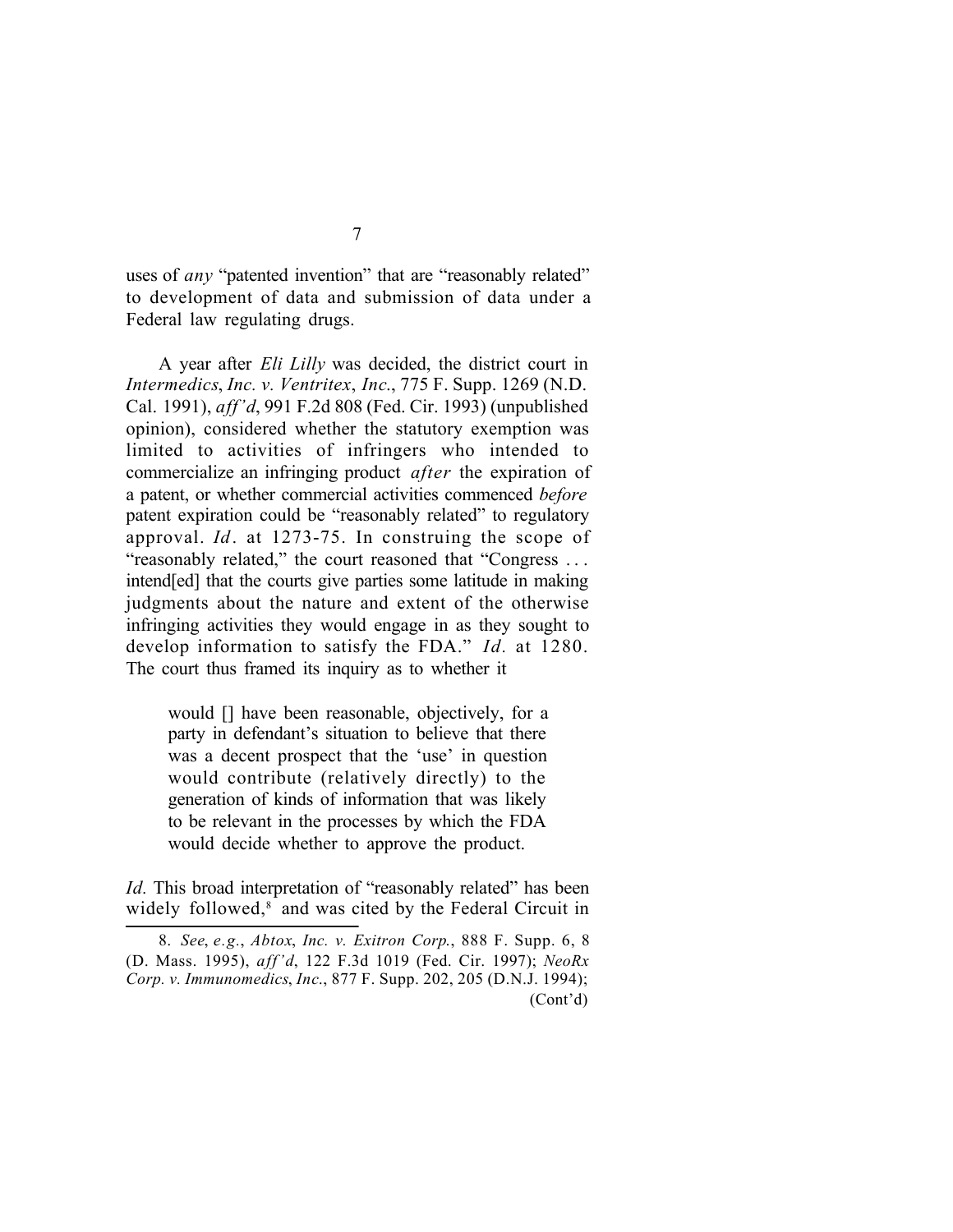the present case, although the court incorrectly restricted the scope of activity that uniformly has been considered to be exempt under this standard. 2003 U.S. App. LEXIS 27796, at \*17 ("Within this framework and language of the 1984 Act, the district court correctly confined the  $\S 271(e)(1)$ exemption to activity that "would contribute (relatively directly)" to information the FDA considers in approving a drug. *Intermedics*, 775 F. Supp. at 1280.").

The Federal Circuit's restrictive interpretation of  $§$  271(e)(1) in the present case contrasts markedly with its earlier decisions, which correctly followed this Court's decision in *Eli Lilly*, and adopted an expansive interpretation of the immunity from infringement conferred by the safe harbor provision. In *Telectronics Pacing Systems*, *Inc. v. Ventritex*, *Inc.*, 982 F.2d 1520 (Fed. Cir. 1992), the Federal Circuit's first published decision addressing the "reasonably related" language of  $\S 271(e)(1)$ , the court confirmed that the demonstration of a defibrillator at medical conferences was "solely for uses reasonably related to clinical trial purposes," and was exempt from infringement under  $\S$  271(e)(1). The Federal Circuit thus rejected the view that

<sup>(</sup>Cont'd)

*Amgen*, *Inc. v. Hoechst Marion Roussel*, *Inc.*, 3 F. Supp. 2d 104, 108 (D. Mass. 1998); *Bristol-Myers Squibb Co. v. Rhone-Poulenc Rorer*, *Inc.*, No. 95 Civ. 8833 (RPP), 2001 U.S. Dist. LEXIS 19361, at \*12 (S.D.N.Y. Nov. 28, 2001); *Nexell Therapeutics*, *Inc. v. Amcell Corp.*, 199 F. Supp. 2d 197, 205 (D. Del. 2002); *Elan Transdermal*, *Ltd. v. Cygnus Therapeutic Sys.*, No. C-91-1413 (WHD), 1992 U.S. Dist. LEXIS 20004, at \*20 (N.D. Cal. June 23, 1992). As the district court in *Amgen* observed, "[t]he test is prospective, in that it evaluates the potential infringer's activities at the time they were undertaken, and objective, in that it does not concern itself with the potential infringer's state of mind. It thus acknowledges the inherently unpredictable nature of the FDA approval process." *Amgen*, 3 F. Supp. 2d at 108.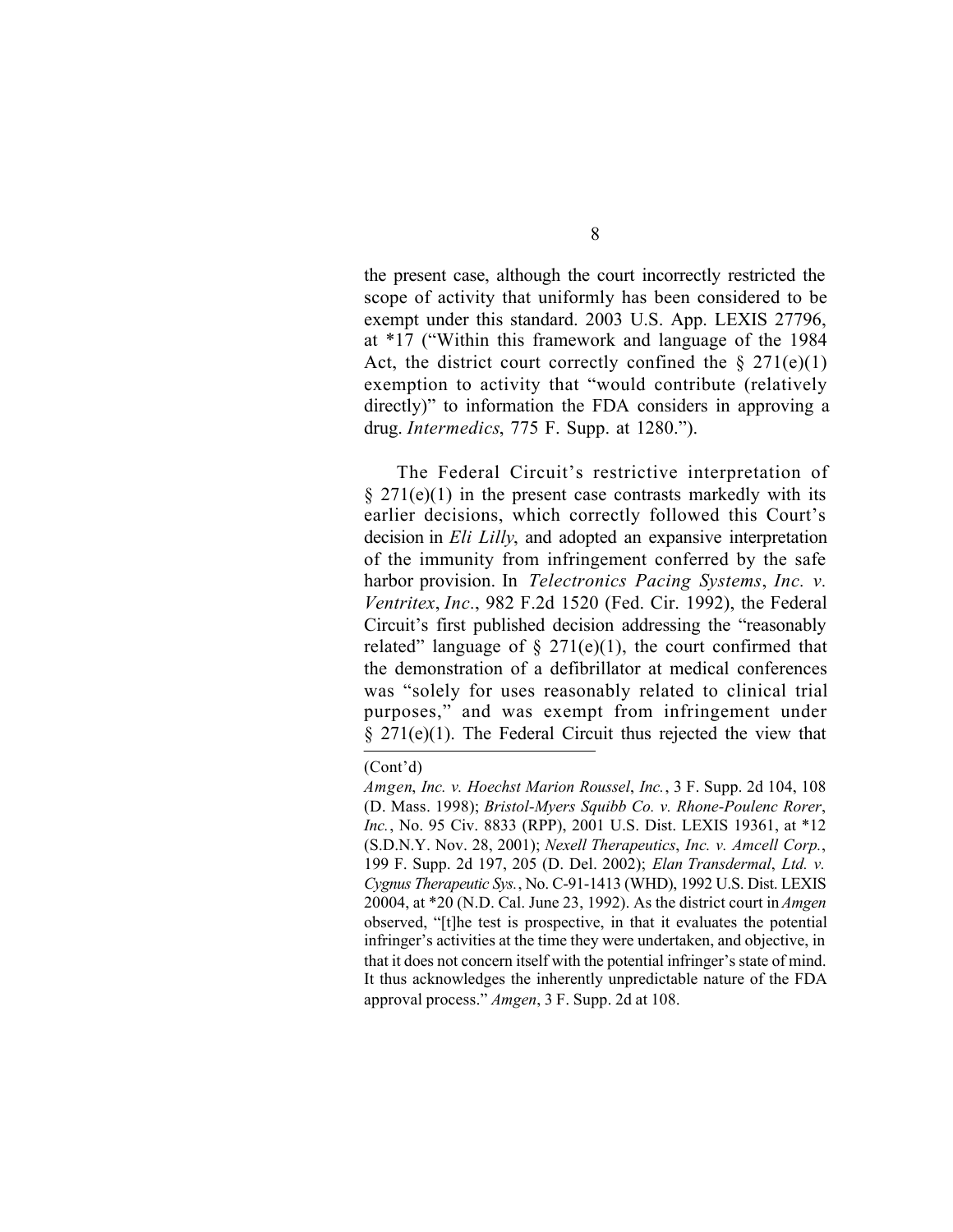the word "solely" in  $\S 271(e)(1)$  "requires that the original exemption of the making, using and selling activities be revoked when the resulting data is later used for non-FDA reporting purposes." *Id.* at 1524.

The Court of Appeals further extended the reasoning of *Eli Lilly* in *Abtox*, *Inc. v. Exitron Corp.*, 122 F.3d 1019 (Fed. Cir. 1997), *amended on reh'g*, 131 F.3d 1009 (Fed. Cir. 1997), in considering (as a matter of first impression) whether Class II medical devices were subject to the exemption of  $\S 271(e)(1)$ . Abtox argued that the  $\S 271(e)(1)$  exemption did not include a Class II device, because it was not eligible for patent term extension under  $\S$  156.<sup>10</sup> The Federal Circuit rejected this argument, reasoning that although only Class

10. *Abtox*, 122 F.3d at 1027-28. 35 U.S.C. § 156(g)(3)(B) limits the regulatory review period for medical devices to those that require review under § 515 of the Federal Food Drug and Cosmetic Act ("FDCA") (21 U.S.C.  $\S$  360e), which applies only to Class III devices. *Id.* In *Eli Lilly*, this Court reasoned that the symmetry between § 156 (patent term extension) and  $\S 271(e)(1)$  (infringement exemption) was preserved for Class III devices, stating that "[i]nterpreting  $\S 271(e)(1)$  as the [Federal Circuit] did here appears to create a perfect 'product' fit between the two sections. All of the products eligible for a patent term extension under [§ 156] are subject to [§ 271(e)(1)], since all of them . . . are subject to premarket approval under various provisions of the FDCA." 496 U.S. at 673-74.

<sup>9.</sup> In an earlier nonprecedential decision in *Chartex Int'l PLC v. M.D. Personal Prods. Corp.*, No. 92-1556, 1993 U.S. App. LEXIS 20560, at \*5 (Fed. Cir. Aug. 12, 1993), the court declined to read limitations that might have applied to  $\S$  156 into  $\S$  271(e)(1). The patent owner in that case alleged that its female condom, which was a Class I or Class II medical device, was outside the scope of  $\S 271(e)(1)$  because neither a Class I nor a Class II medical device is eligible for a patent extension under § 156. *Id*. at \*2-5.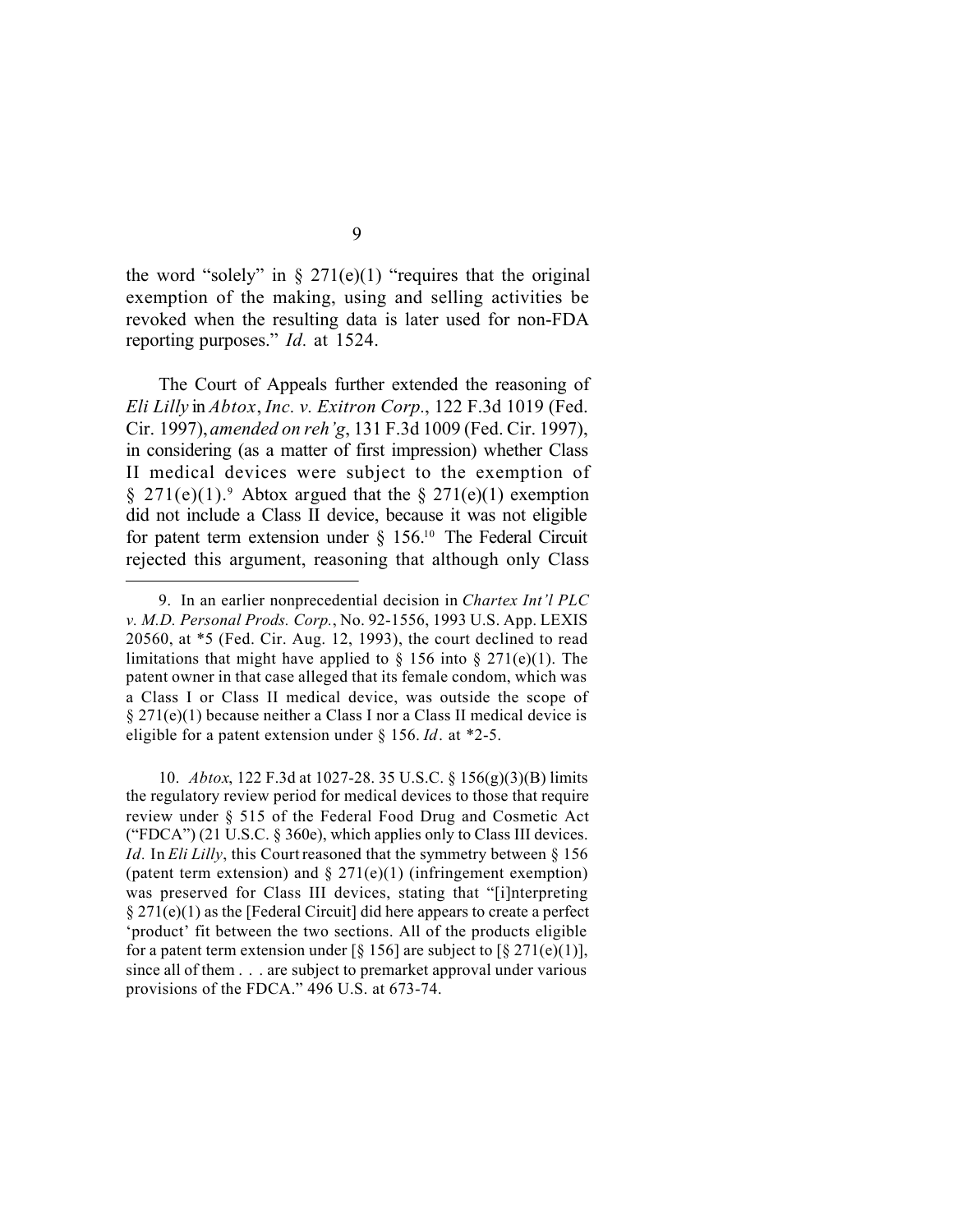III devices fell within the  $\S$  271(e)(1) exemption under this Court's "narrower justification of statutory symmetry" in *Eli Lilly*, all classes of medical devices fell within the plain meaning of section  $271(e)(1)$  under the broad holding of *Eli Lilly. Abtox* , 122 F.3d at 1029. Citing "potential conflict" between *Eli Lilly*'s "broader holding" and "its own narrower reasoning," the Federal Circuit stated:

Section 271(e)(1) makes no distinctions based upon the different FDA classes of medical devices or drugs. Moreover, the Court explicitly accepted a statutory interpretation "in which a patentee will obtain the advantage of the [section 156] extension but not suffer the disadvantage of the [section  $271(e)(1)$ ] noninfringement provision, and others in which he will suffer the disadvantage without the benefit." 496 U.S. at 671-72. In other words, the Supreme Court commands that statutory symmetry is preferable but not required.

*Abtox*, 122 F.3d at 1029 [brackets in original]. The issue of whether symmetry between  $\S 271(e)(1)$  and  $\S 156$  restricts the safe harbor to those patents covering products and methods specified in § 156 has seldom arisen following the Federal Circuit's decision in *Abtox* .

## **III. The Statute Does Not Limit The § 271(e)(1) Safe Harbor To Patents For Which A Term Extension Is Available Under § 156**

Section 271(e)(1) was enacted as part of the Hatch-Waxman Act and was intended to remedy two opposing distortions of a patent term associated with FDA's regulatory approval process for drugs: (1) the time required for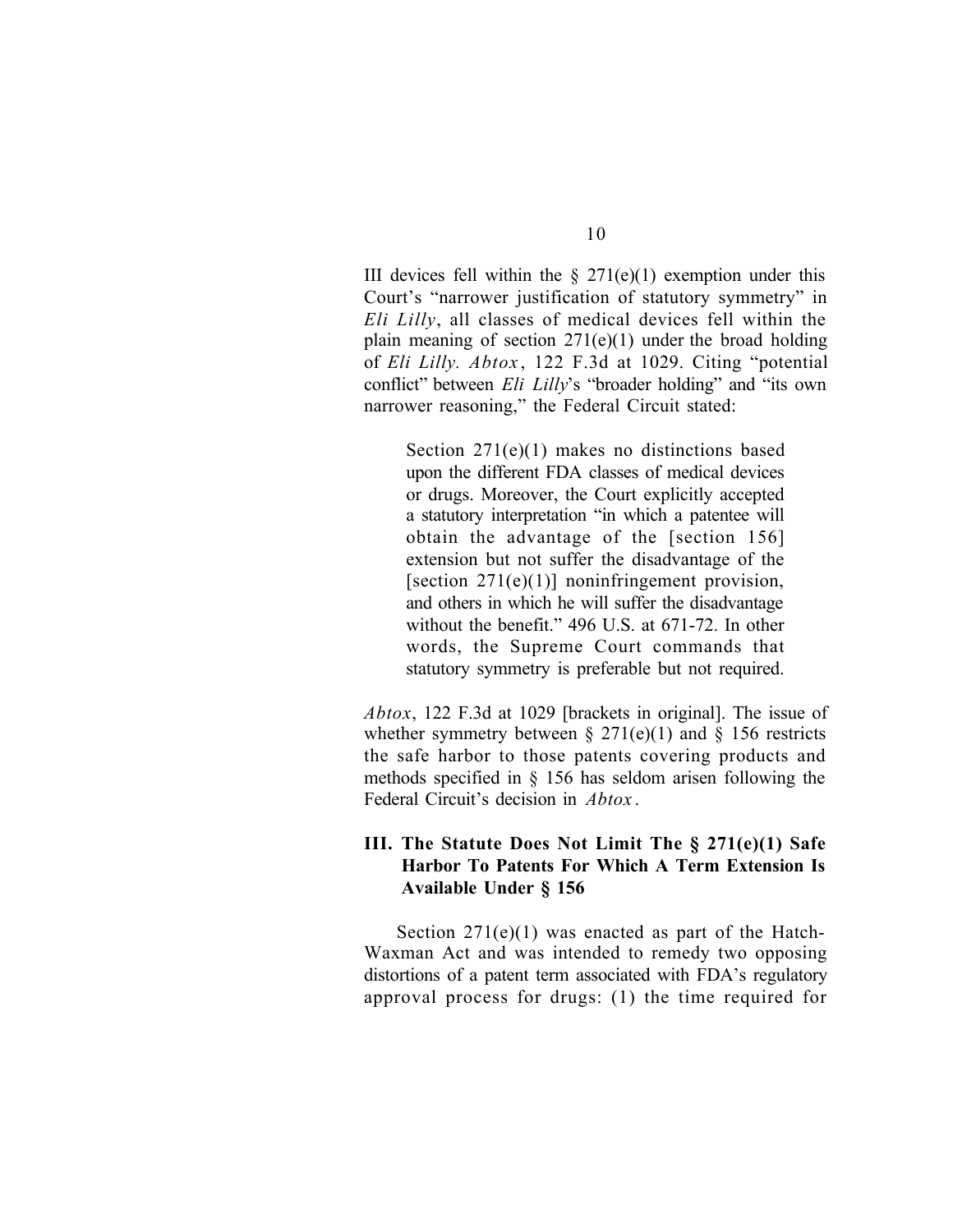premarketing approval of generic versions of innovator drugs (creating a *de facto* patent term extension); and (2) the effective patent term reduction based on the lengthy FDA approval process for innovator drugs. *Eli Lilly & Co. v. Medtronic*, *Inc.*, 496 U.S. at 669-73.

Although the legislative history of the Hatch-Waxman Act undoubtedly contemplates a relationship between the § 156 extension and § 271(e)(1) exemption, the language of § 271 does not require symmetry, and neither this Court nor the Federal Circuit has grafted a symmetry requirement into the language of  $\S 271(e)(1)$ . Nor has Congress chosen to modify the language of  $\S 271(e)(1)$  to incorporate such a requirement. The exemption has been available to uses of a patented invention without regard to whether the patented invention is eligible for patent term extension under § 156, since the Federal Circuit's decision in *Abtox v. Exitron*, 122 F.3d 1019 (Fed. Cir. 1997), *amended on reh'g*, 131 F.3d 1009 (Fed. Cir. 1997).<sup>11</sup>

<sup>11.</sup> In *Bristol-Myers Squibb Co. v. Rhone-Poulenc Rorer*, *Inc.*, No. 95 Civ. 8833 (RPP), 2001 U.S. Dist. LEXIS 1936, at \*12 (S.D.N.Y. Nov. 28, 2001), the court followed *Eli Lilly* and *Abtox* in holding that "[n]othing in the text of Section  $271(e)(1)$  indicates that Congress intended to restrict the scope of the term 'patented invention' to those products covered by Section 156." *Id.* at \*6. *But see Infigen*, *Inc. v. Advanced Cell Tech.*, *Inc.*, 65 F. Supp. 2d 967, 980 (W.D. Wis. 1999) ("§ 271(e)(1) applies only to those patents identified in  $\S$  156(a)(4) and (5) that, among other things, cover certain specified products (including drug products, *see* § 156(f)) that were subject to a regulatory review period before their commercial marketing or use."); *Baxter Diagnostics*, *Inc. v. AVL Scientific Corp*, 798 F. Supp. 612, 619-20 (C.D. Cal. 1992) (relying on *Eli Lilly* in holding that the scope of the § 271(e)(1) exemption was limited to products that are also subject to a regulatory review period under § 156).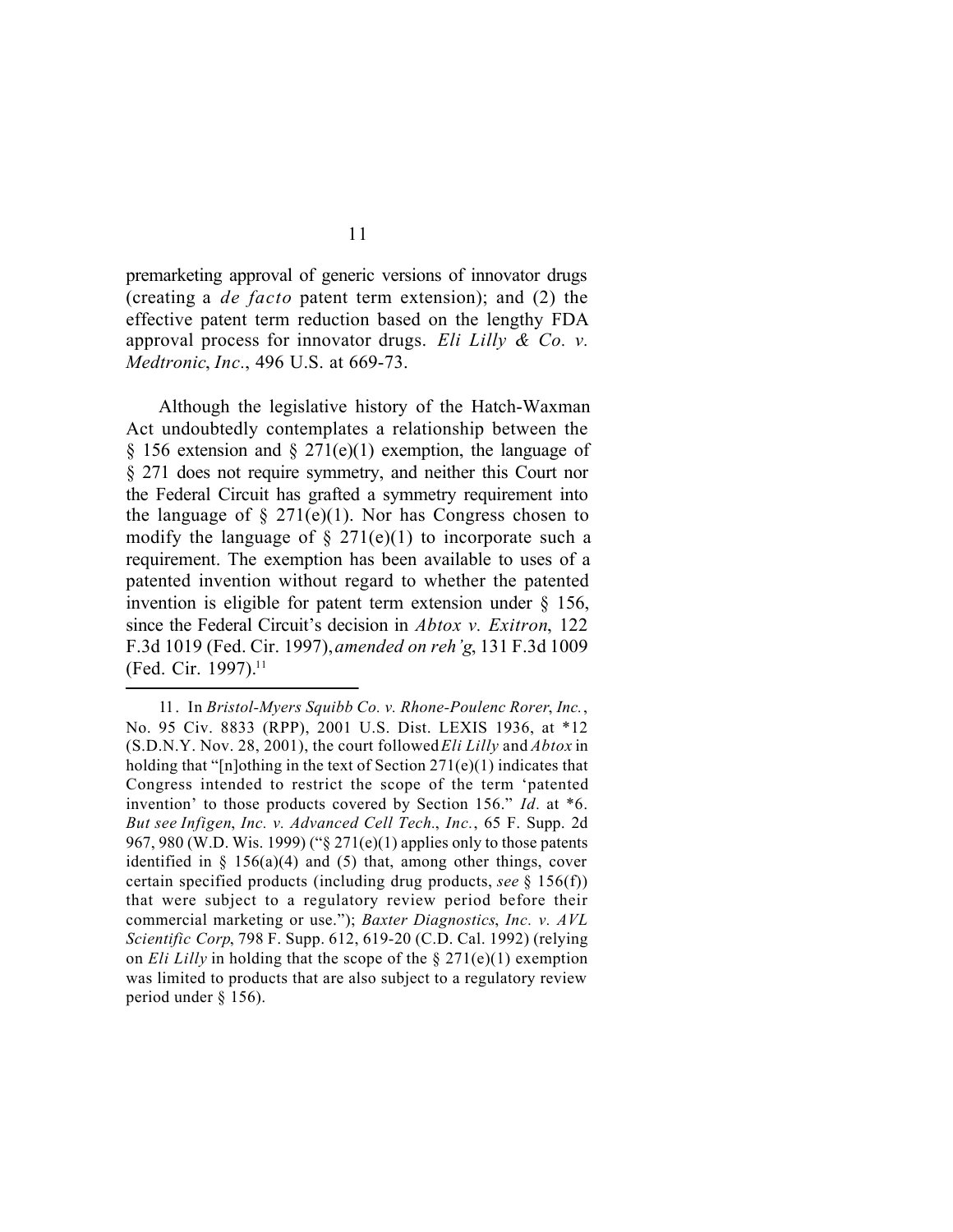In *Eli Lilly*, this Court noted a symmetry between the infringement exemption under  $\S 271(e)(2)$  and the patent term extension provisions of § 156, both of which were enacted as a compromise between the interests of drug patent owners and generic manufacturers, and construed the safe harbor provision based on "the structure of the 1984 Act taken as a whole." 496 U.S. at 669. The Court considered that

[i]nterpreting  $\S 271(e)(1)$  as the Court of Appeals did here appears to create a perfect 'product' fit between the two sections. All of the products eligible for a patent term extension under  $\lceil \xi \rceil$ are subject to  $\lceil \frac{6}{5} \cdot \frac{271(e)(1)}{271(e)} \rceil$ , since all of them – medical devices, food additives, color additives, new drugs, antibiotic drugs, and human biological products – are subject to premarket approval under various provisions of the FDCA.<sup>12</sup>

Although the Court contemplated the possibility that "there may be some relatively rare situations in which a patentee will obtain the advantage of the [§ 156] extension but not suffer the disadvantage of the  $\lceil \frac{6}{5} \cdot 271(e)(1) \rceil$ 

<sup>12.</sup> 496 U.S. at 673-74. This Court also acknowledged that the correlation between  $\S$  § 156 and 271(e)(1) was destroyed in 1986, when, without adding "new infant formula" to the defined products eligible for the patent-term extension under § 156, Congress established a premarket approval requirement for that product, and thus automatically rendered it eligible for the  $\S 271(e)(1)$  exemption from patent infringement. 496 U.S. at 674 n.6. This Court stated "[t]hat subsequent enactment does not change our view of what the statute means," considering that this "isolated lack of correlation between  $\S 156$  and  $\S 271(e)(1)$  is in any event contradicted by the 1988 amendment that added most new animal drugs and veterinary biological products to § 156 and simultaneously deleted from § 271(e)(1) the infringement exception for those products." *Ibid.*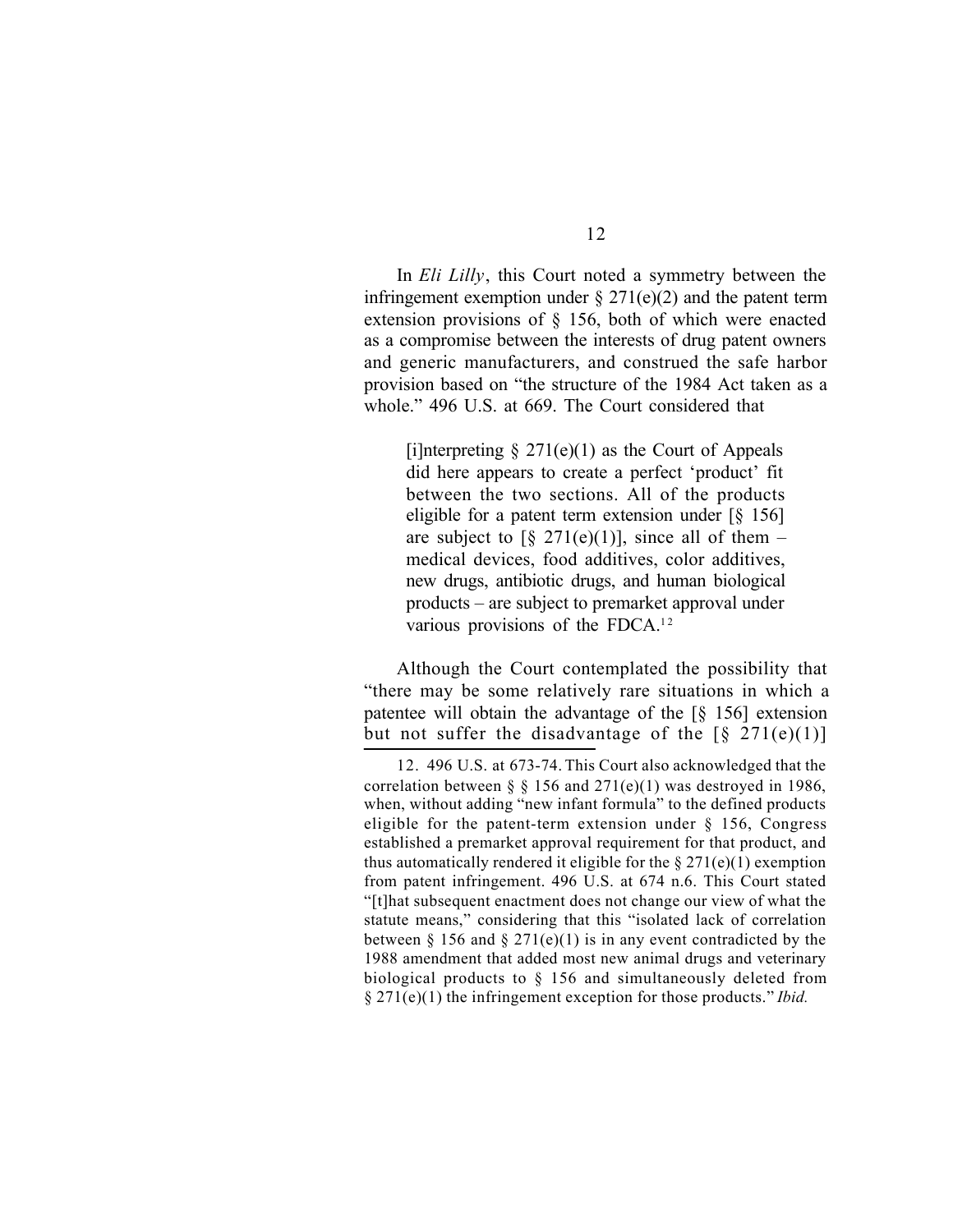noninfringement provision, and others in which he will suffer the disadvantage without the benefit" it observed that "[w]e cannot readily imagine such situations (and petitioner has not described any) except where there is good enough reason for the difference." 496 U.S. at 671-72 and n.4. Since this Court's decision in *Eli Lilly*, such situations have been illustrated by decisions including  $Abtox^{13}$  and the present case, in which none of the patents at issue claims a drug product, or method of making or using a drug product, that was subject to regulatory review, as required for a term extension under  $\S$  156(a)(4).

In *Eli Lilly*, this Court reasoned that the Hatch-Waxman Act was intended to reduce the "dual distorting effects of regulatory approval requirements in this entire area" and concluded that Congress did not intend to provide medical devices with a term extension under § 156, without also granting competitors an exemption from infringement under § 271(e). 496 U.S. at 672. Otherwise, Congress would have enacted "provisions which not only leave in place an anticompetitive restriction at the end of the monopoly term but simultaneously expand the monopoly term itself, thereby not only failing to eliminate but positively aggravating distortion in the 17-year patent protection." *Id.* at 672-73.

Under this Court's analysis, it was necessary to construe the scope of the safe harbor exemption to include *at least* activities covered by all patents which are eligible for term

<sup>13.</sup> *See also Bristol-Myers Squibb Co. v. Rhone-Poulenc Rorer*, *Inc.*, No. 95 Civ. 8833 (RPP), 2001 U.S. Dist. LEXIS 19361 (S.D.N.Y. Nov. 28, 2001). The patent at issue in that case covered semi-synthetic processes for preparing the drug taxol, and chemical intermediates (taxane derivatives) obtained during and used in the process, none of which was subject to regulatory review by the FDA. *Id.* at \*5-\*6.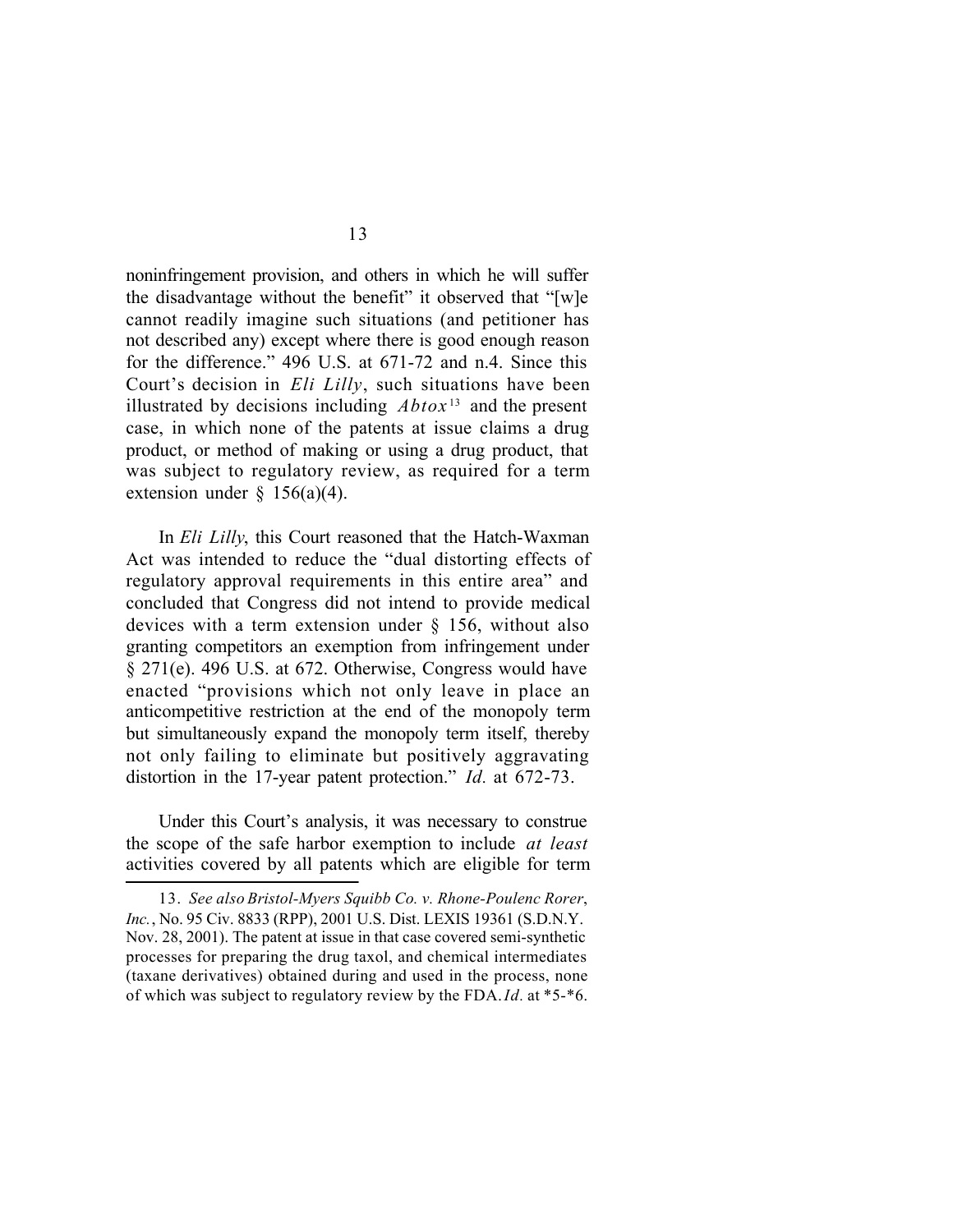extension under  $\S$  156.<sup>14</sup> No similar reasoning requires that § 271(e)(1) should be *limited* to subject matter also encompassed by § 156.

The primary purpose identified by the legislature in enacting  $\S 271(e)(1)$  was to ensure that generic drug makers could proceed to obtain FDA approval prior to the expiration of "pioneer" drug patents. Since commercialization of generic drugs following FDA approval is not similarly immunized from infringement by  $\S$  271(e)(1), Congress concluded that infringing activities reasonably related to securing regulatory approval should be permitted as *de minimis* violations of the patent right. Until a new drug application (either NDA or ANDA) is approved by the FDA, any activities by an applicant relating to testing, manufacturing, or use of a drug candidate compound for purposes of developing information reasonably related to regulatory review are similarly limited in scope, regardless of whether a patent covering the compound is eligible for extension under § 156.

The scope of § 156 is narrowly limited because the term "drug product" used therein means the active ingredient of a new drug, antibiotic drug, or human biological product.<sup>15</sup> Some compounds, such as chemical intermediates that are

15. 35 U.S.C. § 156(f)(2)(A). A drug product includes "any salt or ester of the active ingredient, as a single entity or in combination with another active ingredient," and also encompasses certain new animal drug or veterinary products. *Id.* § 156(f)(2)(B).

<sup>14.</sup> Section 156(a) provides an extension of patent term for "a patent which claims a product, a method of using a product, or a method of manufacturing a product," but only if the patent is subject to a regulatory review period before its commercial marketing or use. *See* § 156(a)(4).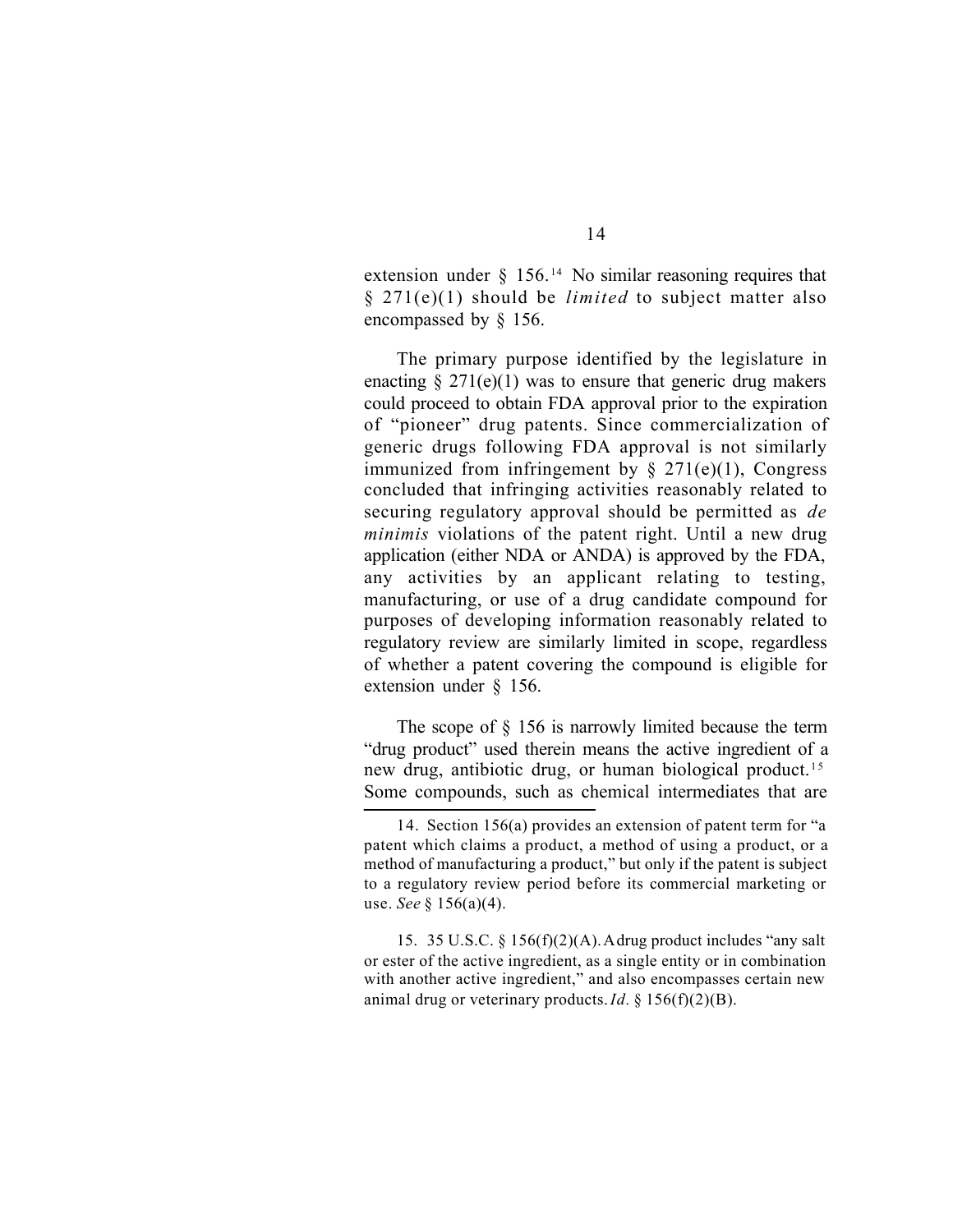necessary to synthesize a new drug product, are not themselves the active ingredient of a new drug, and patents covering such compounds are not eligible for extension under § 156. In such circumstances, a patent owner should not be permitted to foreclose all use of the patented compound by electing to sue a company who undertakes the costly development of a new drug, based on the argument that the patent owner is unable to obtain a term extension for a patent covering a chemical intermediate used in synthesizing the new drug. The term extension offset under § 156 was provided to further a quite different public policy, which is to compensate pioneer drug patent owners who are successful in obtaining FDA approval and successfully commercialize a drug, for the loss of enforceable patent term required by regulatory delay at the beginning of the patent term.

A significant difference exists between the single patent eligible for term extension under  $\S$  156,<sup>16</sup> and entire "families" of patents that may be infringed in developing information for submission to the FDA in connection with an IND, NDA, or ANDA. A pharmaceutical company generally seeks to obtain a number of patents relating to its brand-name drug,<sup>17</sup> typically directed to at least: (1) the drug

17. *See*, *e.g.*, *Eli Lilly & Co. v. Barr Lab.*, 251 F.3d 955 (Fed. Cir. 2000) (discussing Eli Lilly's family of patents covering fluoxetine hydrochloride, the active ingredient in Prozac® , and methods of administering this compound to inhibit serotonin uptake in the neurons of an animal's brain).

<sup>16.</sup> Under § 156(a), only *one* patent owned by the NDA holder is eligible for patent term extension, regardless of how many patents the NDA holder may have that cover a drug product. *See*, *e.g.*, *Fisons plc v. Quigg*, 876 F.2d 99 (Fed. Cir. 1989) (patented new uses and doses for active ingredient do not qualify as first permitted use of active ingredient); *see also*, 35 U.S.C. § 156(c)(4).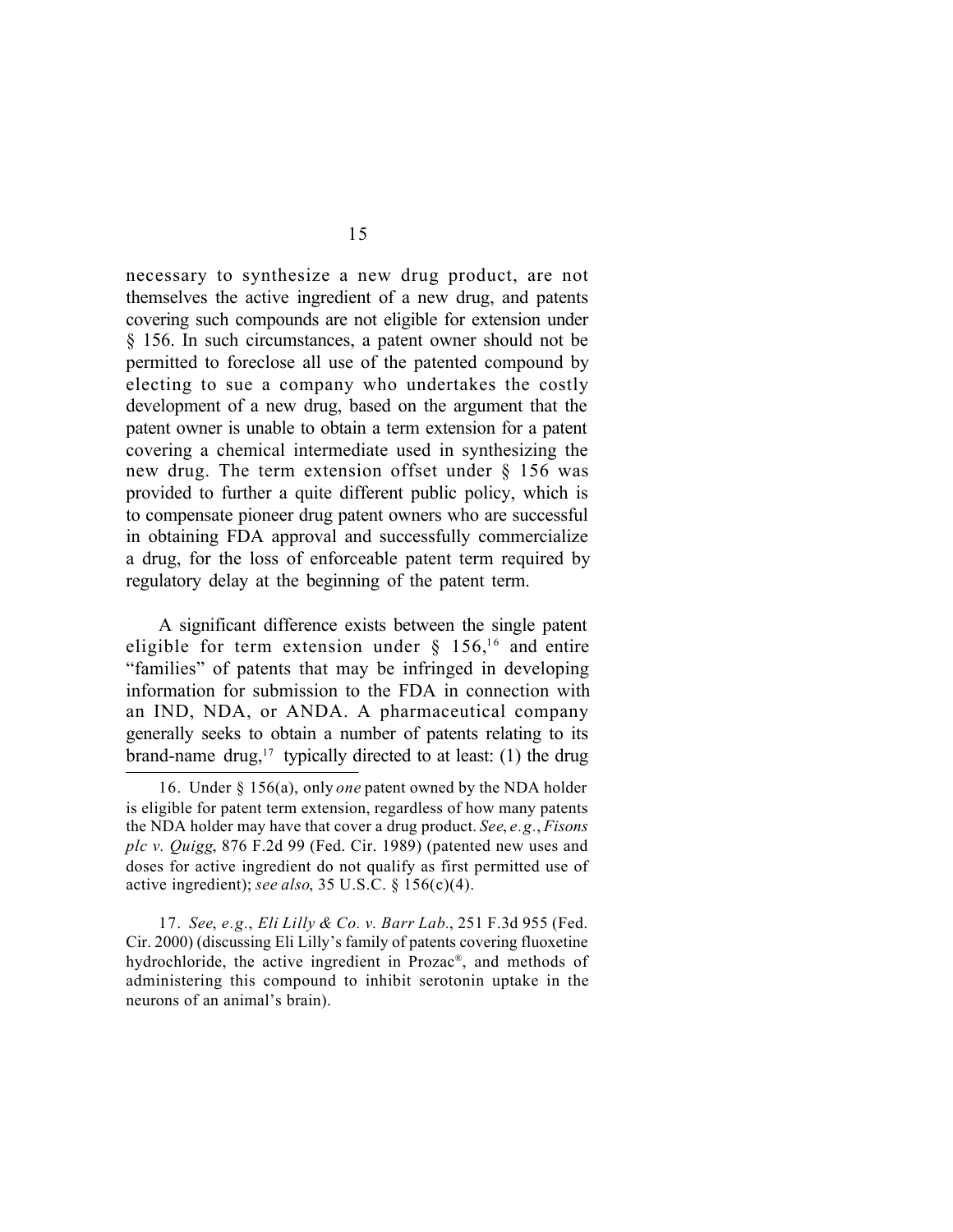product or active pharmaceutical ingredient ("API") *per se*; (2) compositions comprising the API; (3) methods of using the API; and (4) methods of making the API. Additional patents may also claim, *e.g.*, polymorphs or metabolites of the API, or intermediate compounds used to produce the API. In addition, each of these categories of claims may be recited in different patents owned by the pharmaceutical company.

However, only patents containing certain categories of claims relating to the drug product are eligible for term extension under § 156. From the perspective of § 156, there are at least three types of "patented inventions" that could be infringed during the course of developing and submitting information to FDA to support an IND, NDA, or ANDA: the single patent for which patent term extension is requested on an approved drug product; other patents that were once eligible for extension but are no longer eligible due to the selection of the single patent; and patents that were never eligible for extension under  $\S$  156, such as patents covering compounds for which regulatory approval was never sought or granted, patents covering polymorphs of an approved drug,18 intermediates used in the manufacture of the drug,<sup>19</sup> new combinations of active

19. *See*, *e.g.*, *Bristol-Myers Squibb Co. v. Rhone-Poulenc Rorer*, *Inc.*, No. 95 Civ. 8833 (RPP), 2001 U.S. Dist. LEXIS 1936 (S.D.N.Y. Nov. 28, 2001) (patent claiming chemical intermediates, which are not subject to FDA regulation, that are used to produce the drug taxol).

<sup>18.</sup> "Polymorphic" forms of a drug compound include different crystalline forms, amorphous forms, as well as solvate forms and hydrate forms of the active ingredient. *See*, *e.g.*, FDA, *Guidance for Industry – ANDAs: Pharmaceutical Solid Polymorphism*, *Chemistry*, *Manufacturing and Controls Information* (November 23, 2004), *available at* http://www.fda.gov/cder/guidance/6154dft.pdf. Under certain circumstances, a polymorphic form of an approved drug may be approved in an ANDA, but a patent covering such a variant is not subject to term extension under § 156 if the variant is not the form in the approved product.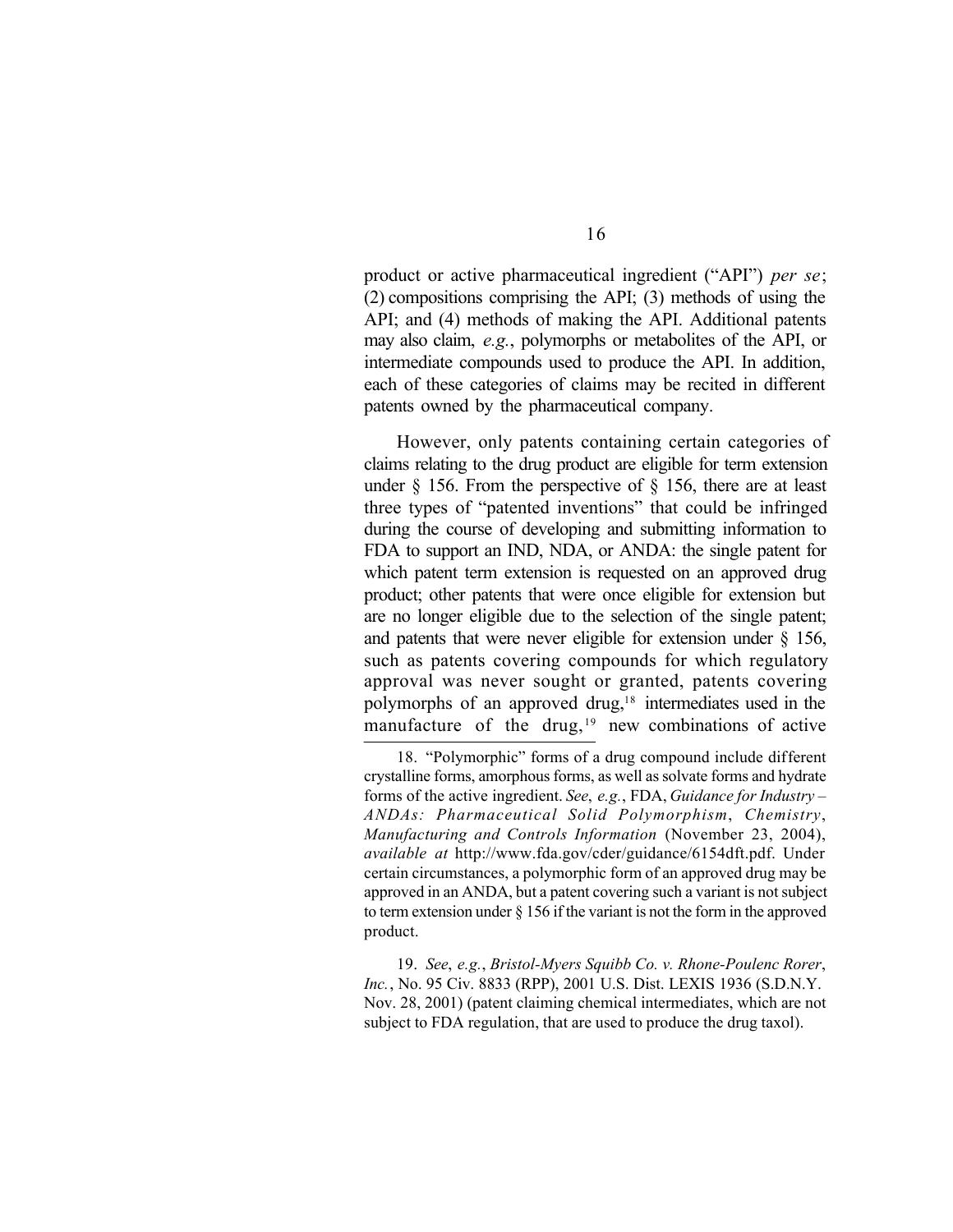ingredients,<sup>20</sup> new chemical forms of an active ingredient,<sup>21</sup> or metabolites of the drug.<sup>22</sup>

For these reasons, although the public policy underlying the Hatch-Waxman Act requires that all activities that are covered by patents subject to extension under § 156 also be subject to the exemption under  $\S$  271(e)(1), it clearly does not imply that the safe harbor exemption should be limited only to activities that are covered by those few patents which may be extended under § 156.

21. *See*, *e.g.*, FDA, *Frequently Asked Questions on the Patent Term Restoration Program*, at 3 (¶7), http://www.fda.gov/cder/about/ smallbiz/ patent term.htm (last visited Feb. 20, 2005) ("Active ingredient does not equal active moiety (generally the molecule or ion responsible for the physiological or pharmaceutical action). A new ester or salt of a previously approved acid is eligible for patent extension, but a new acid of a previously approved salt or ester is ineligible.").

22. *See*, *e.g.*, *Hoechst-Roussel Pharmaceuticals*, *Inc. v. Lehman*, 109 F.3d 756 (Fed. Cir. 1997) (patent claiming the metabolite 1-hydroxy tacrine is not entitled to term extension based on regulatory approval of tacrine hydrochloride, which metabolizes to 1-hydroxy tacrine *in vivo*, because the patent does not claim the approved compound).

<sup>20.</sup> *See*, *e.g.*, *Arnold Partnership v. Dudas*, 362 F.3d 1338 (Fed. Cir. 2004) (term extension under § 156 was properly denied where both hydrocodone and ibuprofen had been marketed previously, alone or in combination with other ingredients).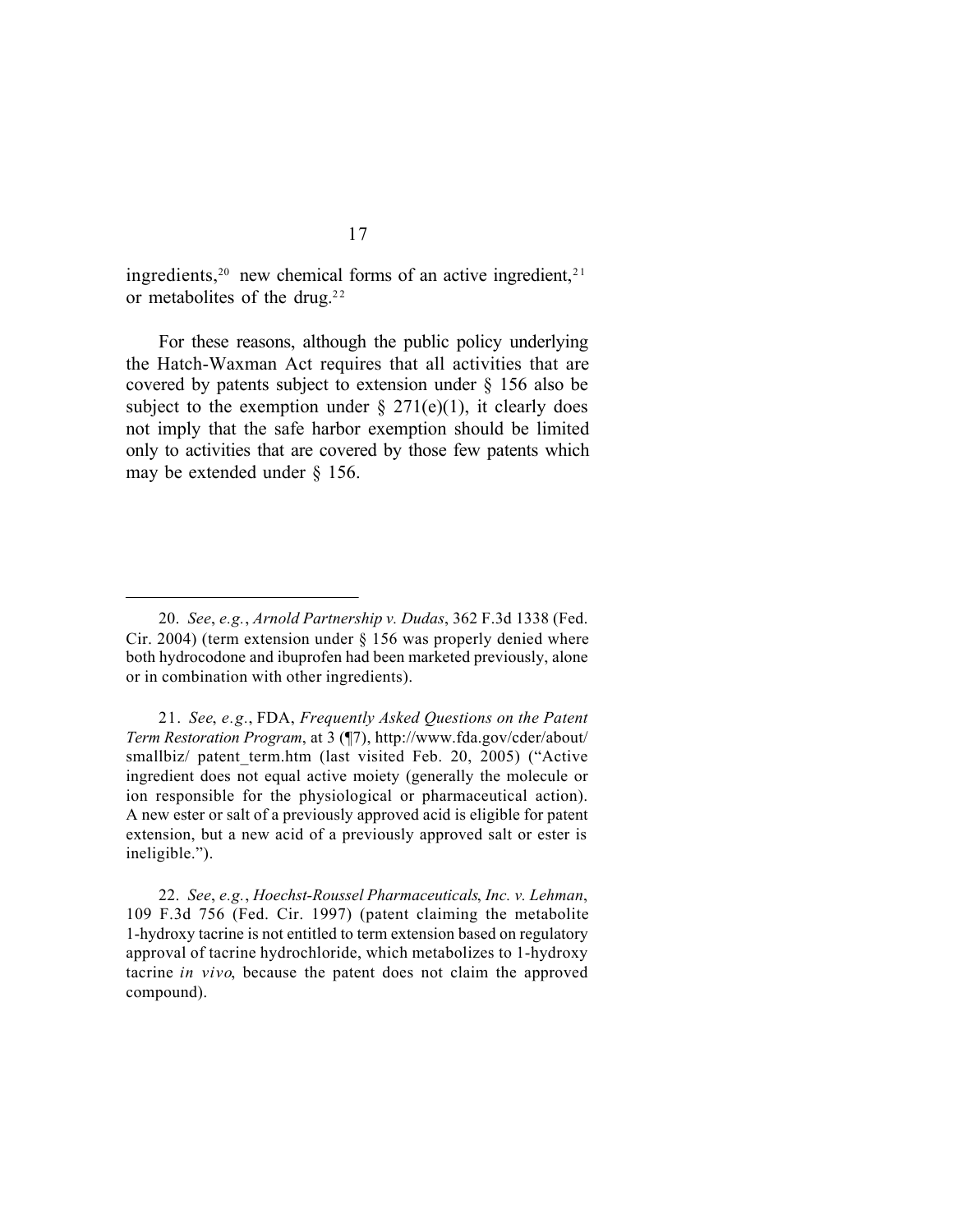## **IV. The FDA Requires Data Generated In The** *Preclinical* **Stage For Activities That Are Exempt Under § 271(e)(1)**

In the present case, the Court of Appeals strongly suggested that the statutory exemption first arises when an applicant seeks to clinically test a candidate drug compound pursuant to filing an IND. The most serious deficiency in the Federal Circuit's analysis is its suggestion that the  $§$  271(e)(1) exemption does not apply to data obtained in the *preclinical* stage: "[a]ctivities that do not *directly* produce information for the FDA are already straining the relationship to the central purpose of the safe harbor;" 2003 U.S. App. LEXIS 27796, at \*14 (emphasis added); "this court has permitted *clinical* trials and demonstrations of medical devices under § 271(e)(1)." *Id*. at \*12. (emphasis added); "[t]his court has not considered [] whether the *pre-clinical* research conducted under the Scripps-Merck agreement is exempt from liability for infringement." *Id*. (emphasis added). Sepracor considers that this interpretation of the statute is too narrow, because data developed in the preclinical stage, including data which must be developed prior to submission of an IND, are not merely "reasonably related" to approval, but are *required* by the FDA to submit a complete IND and commence the regulatory approval process.

Once a compound is selected "with an eye toward submitting an  $IND$ <sup>23</sup> it enters a preclinical stage that is characterized by a host of studies that are different from

<sup>23.</sup> *See*, *e.g*., *Brief For the United States as Amicus Curiae*, supporting *Merck's Petition for a Writ of Certiorari* , at 12-13 (December 2004).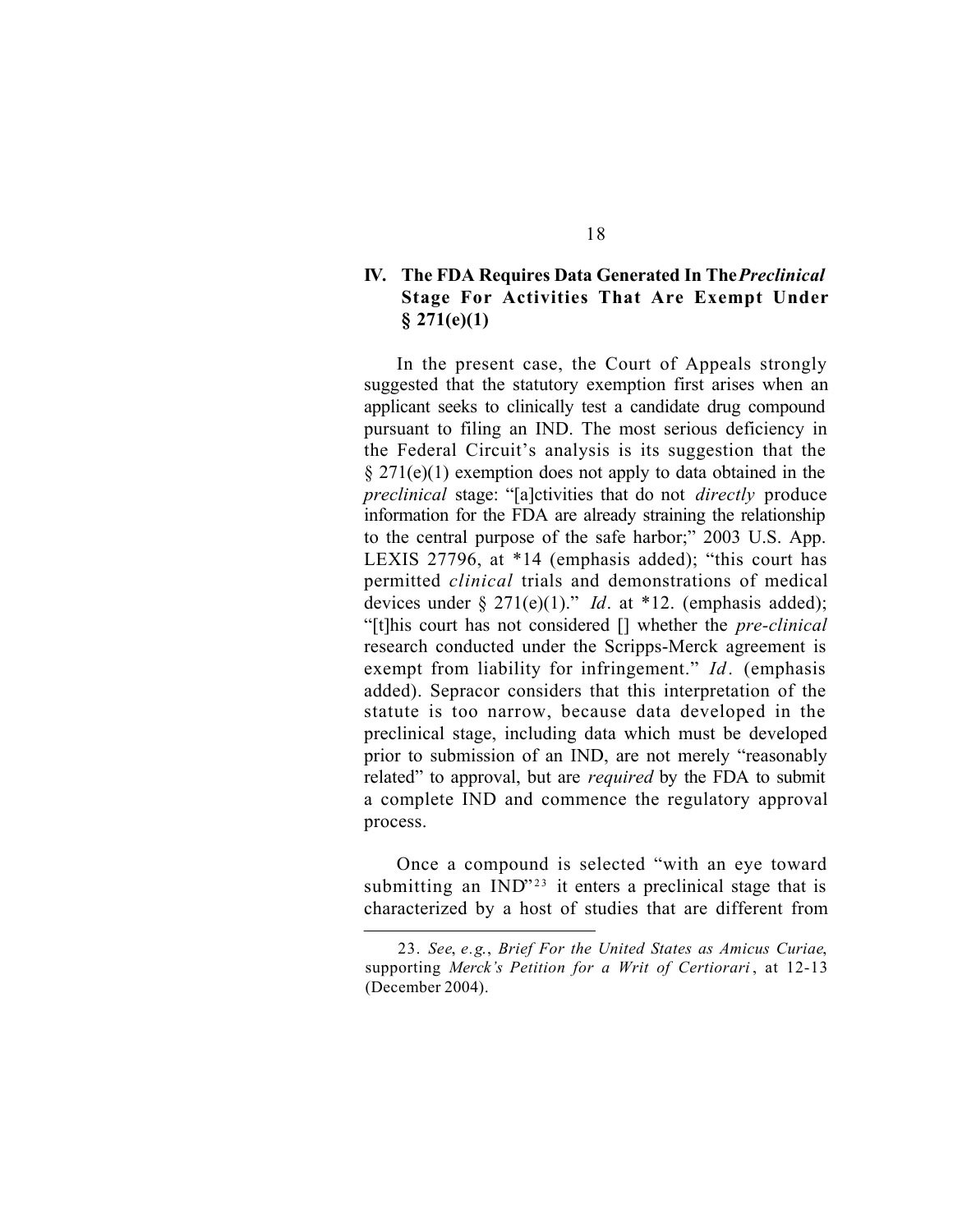(and usually more extensive than) those previously conducted. Typical examples include the following:

(a) studies on the physical, chemical and pharmaceutical properties of the compound and its formulation such as solubility studies and an assessment of storage conditions and shelf life;<sup>24</sup>

(b) nonclinical pharmacology studies to assess potency and safety in various animals;<sup>25</sup>

(c) pharmacokinetics and product metabolism studies in animals to evaluate absorption, metabolism, distribution, metabolism and excretion;  $26$ 

(d) toxicology studies that include in vitro and in vivo genotoxicity and carcinogenicity studies and reproductive and developmental toxicity studies in animals; $27$ 

25. *See*, *e.g.*, 21 C.F.R. § 312.23(a)(5), (a)(7), (a)(8).

26. 21 C.F.R. § 312.23(a)(8).

27. *Id.*, *see also* FDA, *Pharmacology/Toxicology Review*, *available at* http://www.fda.gov/cder/handbook/pharmaci.htm (last visited February 14, 2005); FDA, *Pre-Clinical Research*, *available at* http://www.fda.gov/cder/handbook/preclin.htm (last visited February 14, 2005).

<sup>24.</sup> *See*, *e.g.*, 21 C.F.R. § 312.23(a)(5); FDA, *Investigational New Drug Application*, *available at* http://www.fda.gov/cder/ handbook/indbox.htm (last visited Feb. 19, 2005); FDA, *Chemistry Review*, *available at* http://www.fda.gov/cder/handbook/chemisti.htm (last visited February 14, 2005).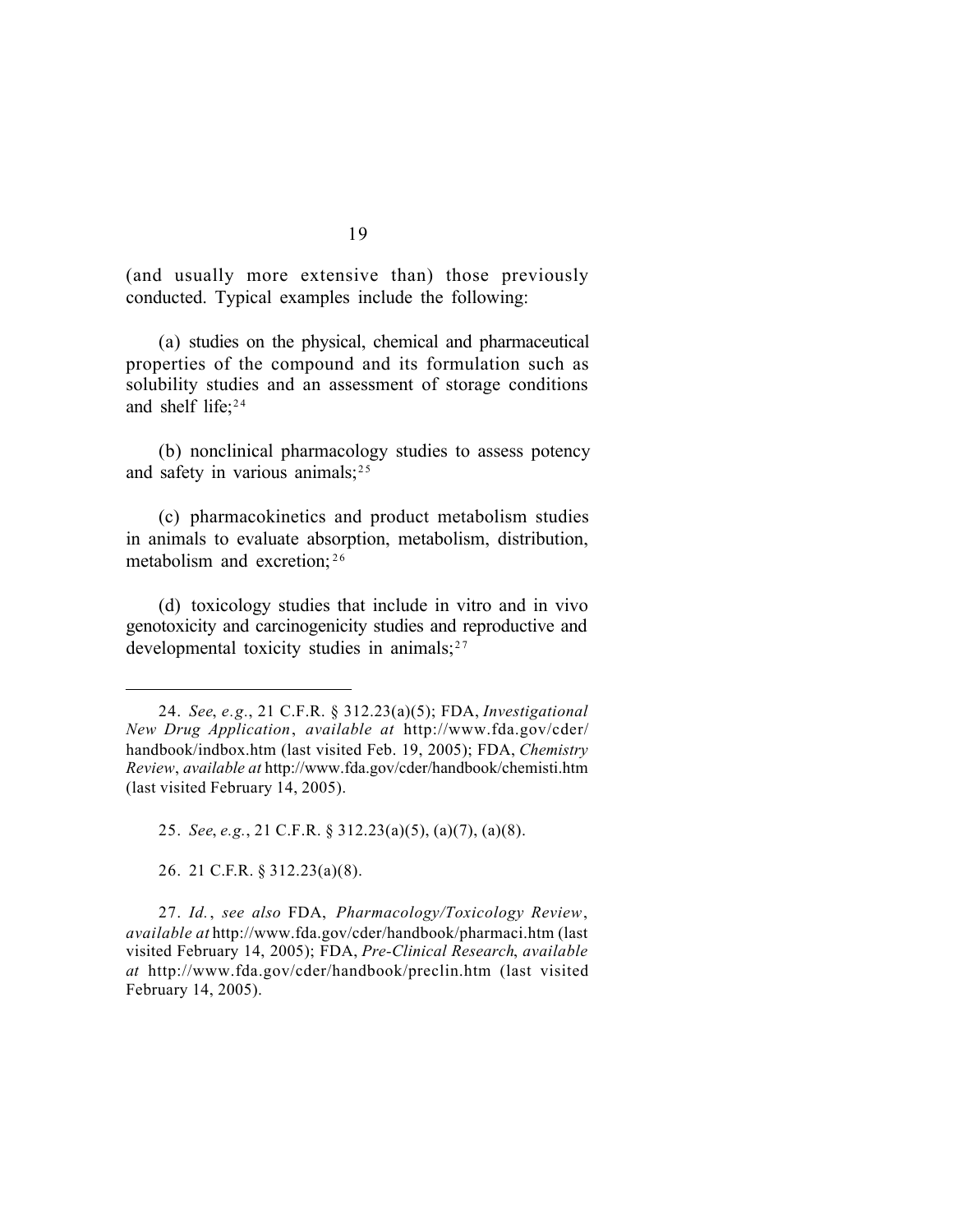(e) safety and efficacy in laboratory models and animals; $28$ 

(f) bioavailability studies;<sup>29</sup>

(g) formulation studies testing for both physical and chemical stability at accelerated temperatures.<sup>30</sup>

These are studies that are typically not performed until a drug candidate has entered the preclinical stage, and use of patented inventions to perform these activities should be exempt under  $\S 271(e)(1)$ . Other types of nonclinical activities performed by the applicant prior to IND submission through NDA filing may include ADME <sup>31</sup> studies, such as stability, metabolism, dosing, and plasma protein binding studies; chemistry and pharmaceutical studies, such as synthetic method scale-up, chemical stability studies, determination of commercial synthesis route, salt selection, form (*e.g*., polymorph) screening, particle size studies, and pre-formulation and formulation studies. These tests are described in FDA's Investigator's Brochure, 21 C.F.R. § 312.23(5),  $32$  and use of patented inventions to obtain data

30. *See* note 28, *supra.*

31. ADME is an acronym for absorption, distribution, metabolism, excretion.

32. An investigator's brochure contains: (i) a description of the drug substance and its formulation; (ii) a summary of the pharmacological and toxicological effects of the drug in animals and, to the extent known, in humans; (iii) a summary of the (Cont'd)

<sup>28.</sup> *See* 21 C.F.R. § 312.23(a)(5), (a)(7)*.*

<sup>29.</sup> 21 C.F.R. § 320.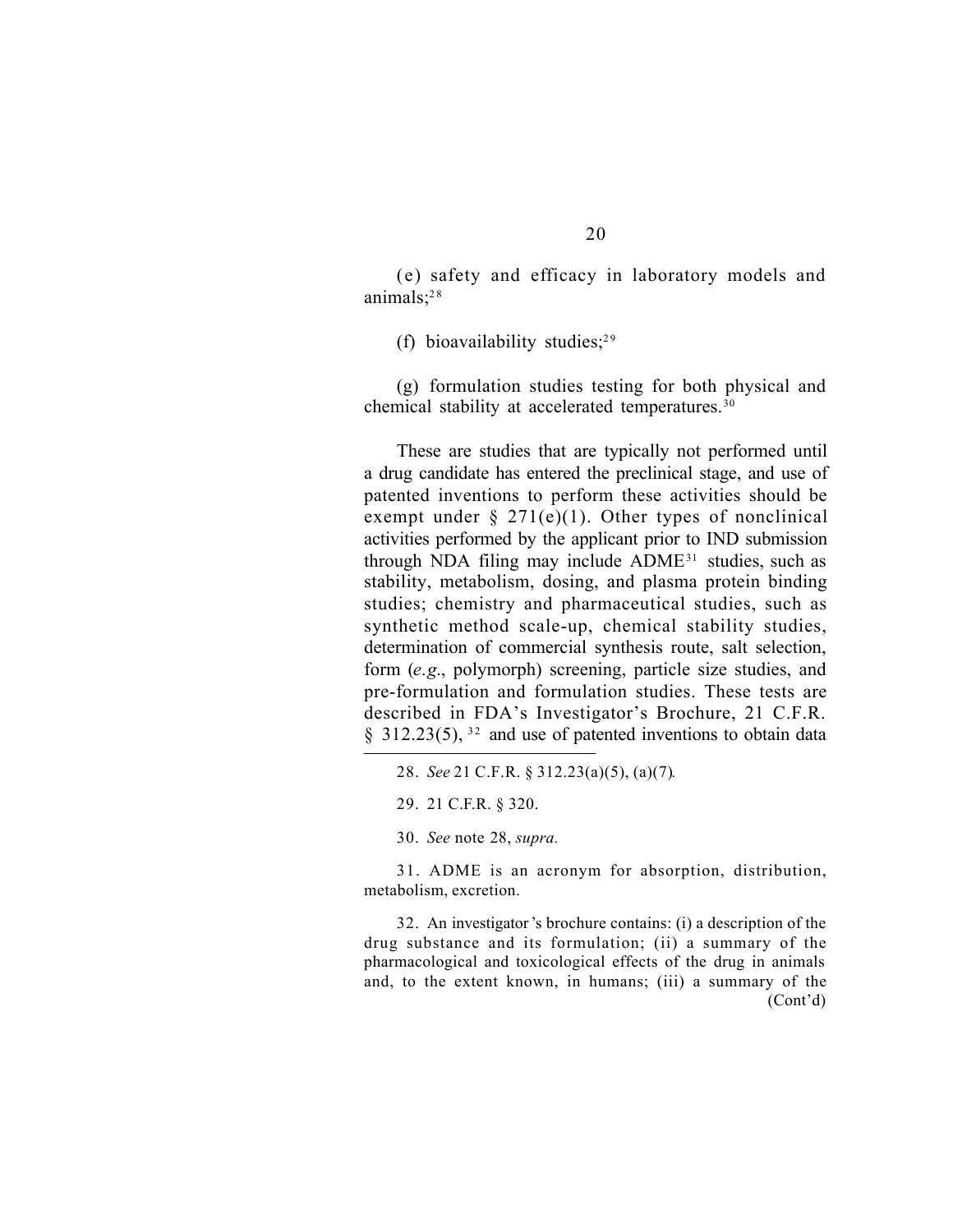in any of the foregoing categories should be exempt from claims of infringement under  $\S 271(e)(1)$ .

Certainly, generic manufacturers must submit to FDA various types of preclinical or nonclinical data concerning the testing, manufacture, and formulation of generic versions of pioneer drugs as described in some of the above-referenced categories. Thus, it would be anomalous and contrary to clear legislative intent to interpret  $\S 271(e)(1)$  in any manner other than that such activities are exempt under  $\S 271(e)(1)$ .

<sup>(</sup>Cont'd)

pharmacokinetics and biological disposition of the drug in animals and, if known, in humans; (iv) a summary of information relating to safety and effectiveness in humans obtained from prior clinical studies; and (v) a description of possible risks and side effects to be anticipated on the basis of prior experience with the drug under investigation or with related drugs, and of precautions or special monitoring to be done as part of the investigational use of the drug. 21 C.F.R. § 312.23(5).